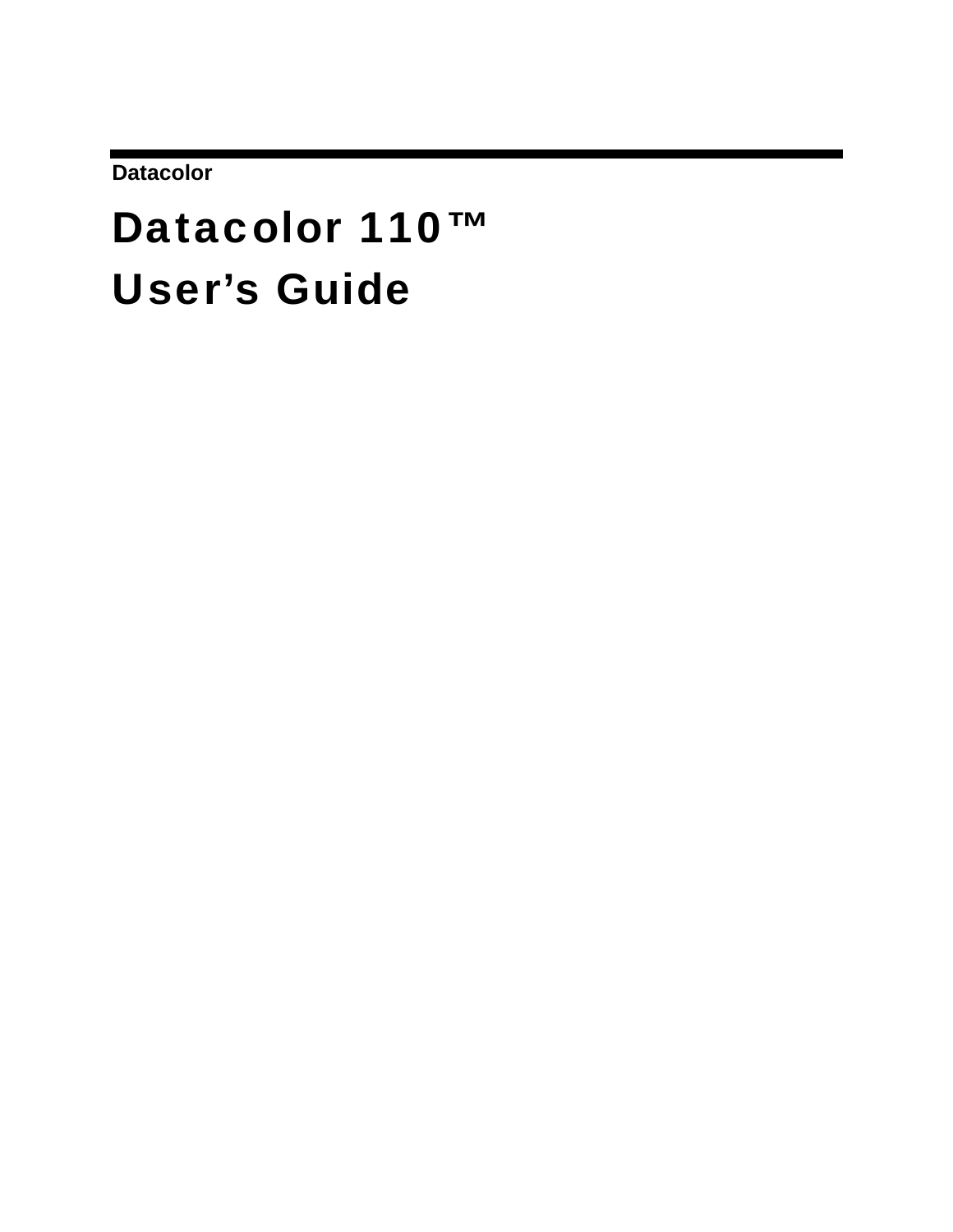## <u>datacolor</u>

**Datacolor 110 User's Guide** (July, 2005) Part No. 4230-0394M Rev 1

All efforts have been made to ensure the accuracy of the information presented in this format. However, should any errors be detected, Datacolor appreciates your efforts to notify us of these oversights.

Changes are periodically made to this information and are incorporated into forthcoming versions. Datacolor reserves the right to make improvements and/or changes in the product(s) and/or program(s) described in this material at any time.

Copyright © 2005 Datacolor. ALL RIGHTS RESERVED. This material may not be reproduced or duplicated, in whole or in part, without the express written permission of Datacolor.

Microsoft®, MS-DOS®, and Microsoft Windows® are registered trademarks of Microsoft Corporation. All other registered trademarks are the property of their respective owners.

To obtain information on local agents, contact either of the offices listed below, or visit our website at [www.datacolor.com](http://www.datacolor.com/).

Manufacturer: Datacolor, 288 Shenpu Road, Suzhou Industrial Park, Suzhou, China +86 512 625 80338 www.datacolor.com

**Americas** (Lawrenceville, NJ)

Telephone: Fax: 1 (609) 924 2189 / 1 (800) 982 6496 1 (609) 895 7472

**Switzerland** (Dietlikon)

Telephone: Fax: +(41) 1 835 3711 +(41) 1 835 3820 **Asia** (Hong Kong)

Telephone: Fax: +(852) 2420 8283 +(852) 2420 8320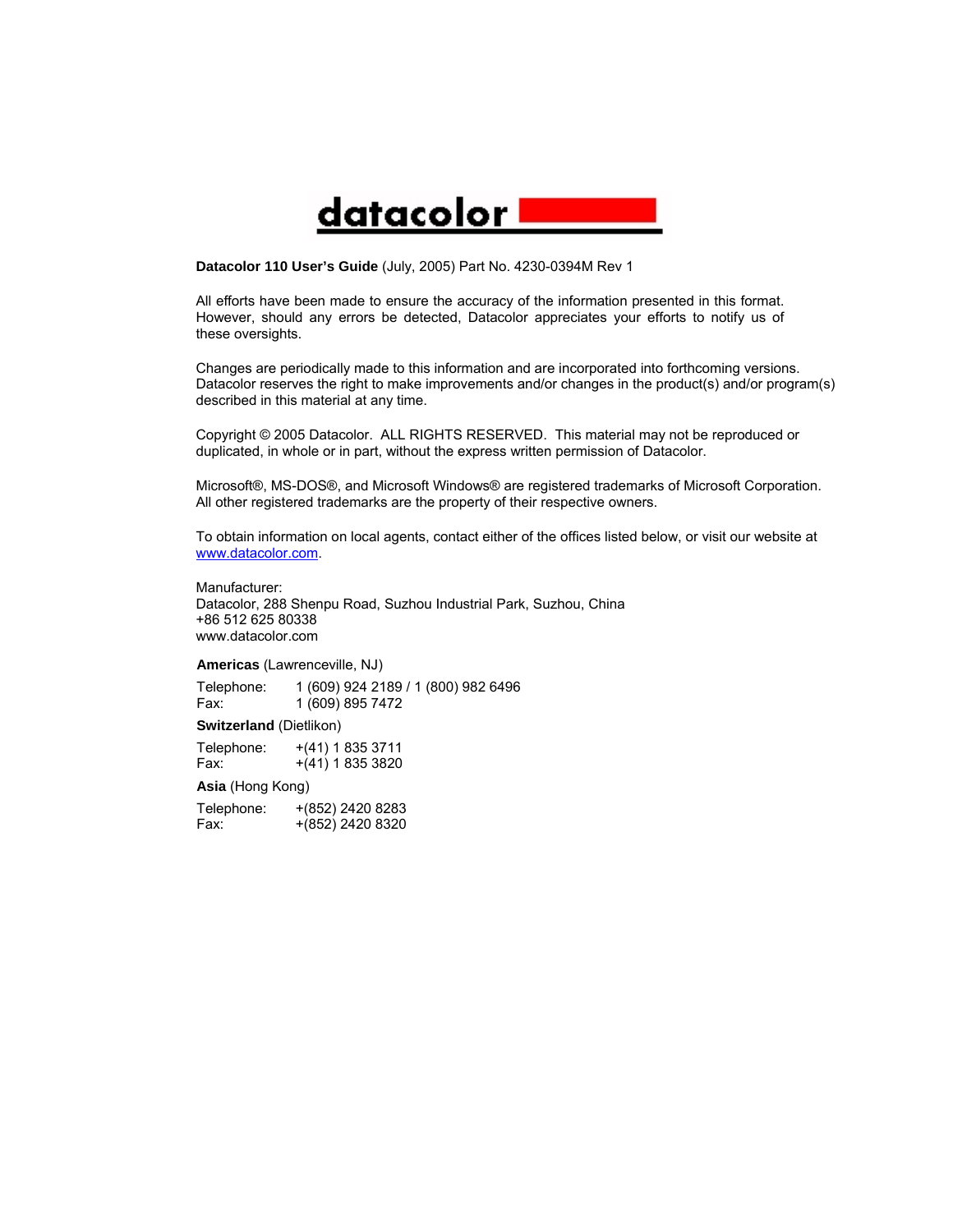## **Contents**

| Changing the COM Port Assignment in Datacolor Programs 15 |  |
|-----------------------------------------------------------|--|
|                                                           |  |
|                                                           |  |
|                                                           |  |
|                                                           |  |
|                                                           |  |
|                                                           |  |
|                                                           |  |
|                                                           |  |
|                                                           |  |
|                                                           |  |
|                                                           |  |
|                                                           |  |
|                                                           |  |
|                                                           |  |
|                                                           |  |
|                                                           |  |
|                                                           |  |
|                                                           |  |
|                                                           |  |
|                                                           |  |
|                                                           |  |
|                                                           |  |
|                                                           |  |
|                                                           |  |
|                                                           |  |
|                                                           |  |
|                                                           |  |
|                                                           |  |
|                                                           |  |
|                                                           |  |
| Index<br>.                                                |  |
|                                                           |  |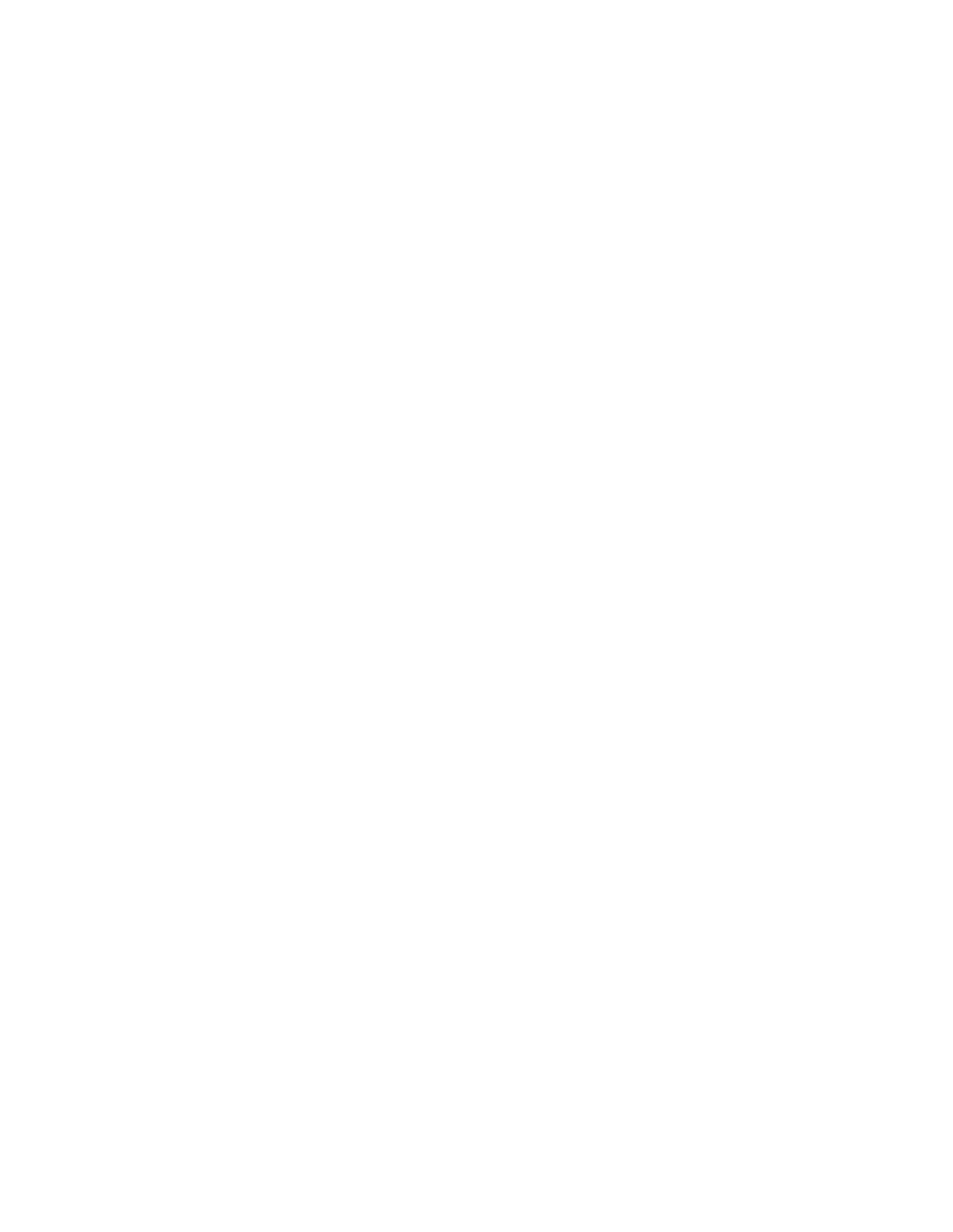## <span id="page-4-0"></span>**Datacolor 110™**

## **About the Datacolor 110™**



The Datacolor 110™ is a member of the newest generation of Datacolor bench top color measuring instruments, incorporating state-of-the-art CMOS integrated circuit technology in the instrument design. It is intended for use as a device for measuring, specifying and evaluating color in both laboratory and retail settings.

## **Electrical/Environmental Requirements**

**Power** 100 – 240 VAC 47 to 63 Hz 60 VA **Absolute Operating Environment**  5º to 40º C 20-85% RH, non-condensing

## **Safety Warnings**

If the equipment is used in a manner not specified by the manufacturer, the protection provided by the equipment may be impaired.

**B** CAUTION There are no user-serviceable parts for this equipment.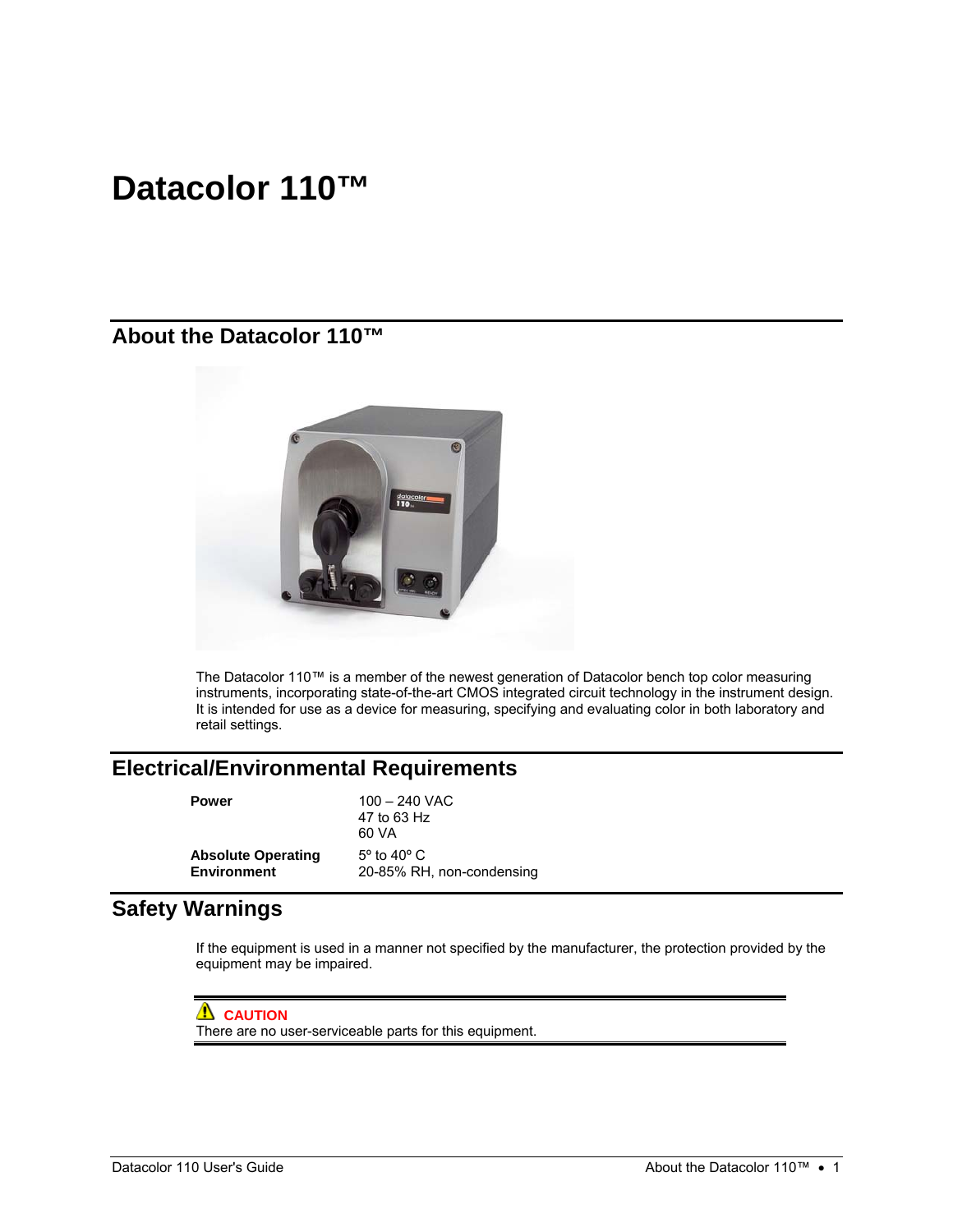### <span id="page-5-0"></span>*Light Source*

Do not stare directly into the open port located in the front door panel when the measurement is in progress. **Staring directly into the light source can result in eye discomfort similar to that of staring at a camera flash.** 

#### *Power*

#### **LAUTION**

Disconnect power before servicing. The power cord supplied with the unit *must* be used.

## **Feature Summary**

The Datacolor 110™ employs state-of-the-art features including the spectrometer, integrating sphere, light source, and optics. Below is a summary of those features:

| <b>FEATURE</b>                       | <b>DESCRIPTION</b>                                                                                                                       | <b>PURPOSE/BENEFIT</b>                                                                                                                                                                |  |
|--------------------------------------|------------------------------------------------------------------------------------------------------------------------------------------|---------------------------------------------------------------------------------------------------------------------------------------------------------------------------------------|--|
| Integrating sphere                   | Barium coated sphere                                                                                                                     | Industry standard                                                                                                                                                                     |  |
| <b>Measurement</b><br>Geometry       | $D/8^{\circ}$ geometry, specular<br>component included (SCI) or<br>excluded (SCE).                                                       | Provides for more uniform<br>measurement of samples with<br>irregular surfaces.<br>Includes an option for the calculation<br>of gloss.                                                |  |
| <b>SP2000 Spectral</b><br>Analyzer   | Proprietary dual-channel<br>holographic grating. 256-<br>photodiode linear arrays used<br>for both the reference and<br>sample channels. | Dual channel design provides<br>continuous monitoring of sample<br>illumination and compensates for<br>changes. 256-photodiode array<br>enhances the precision of the<br>measurement. |  |
| <b>Light source</b>                  | Pulsed xenon flash lamp                                                                                                                  | Filtered to provide D65 illumination<br>including UV component.                                                                                                                       |  |
| Wavelength<br><b>Resolution</b>      | 10 <sub>nm</sub>                                                                                                                         | Reflectance data is measured at<br>10nm intervals from 400 - 700nm.                                                                                                                   |  |
| <b>Effective</b><br><b>Bandwidth</b> | 10nm                                                                                                                                     | Greater precision enhances the<br>measurement accuracy.                                                                                                                               |  |

## **Accessories**

All models come with the following standard accessories:

- Six foot power cable
- Serial cable with connectors on either end
- USB cable
- Black Trap
- White Tile
- Green Tile

In addition, an optional accessory drawer is available with the unit.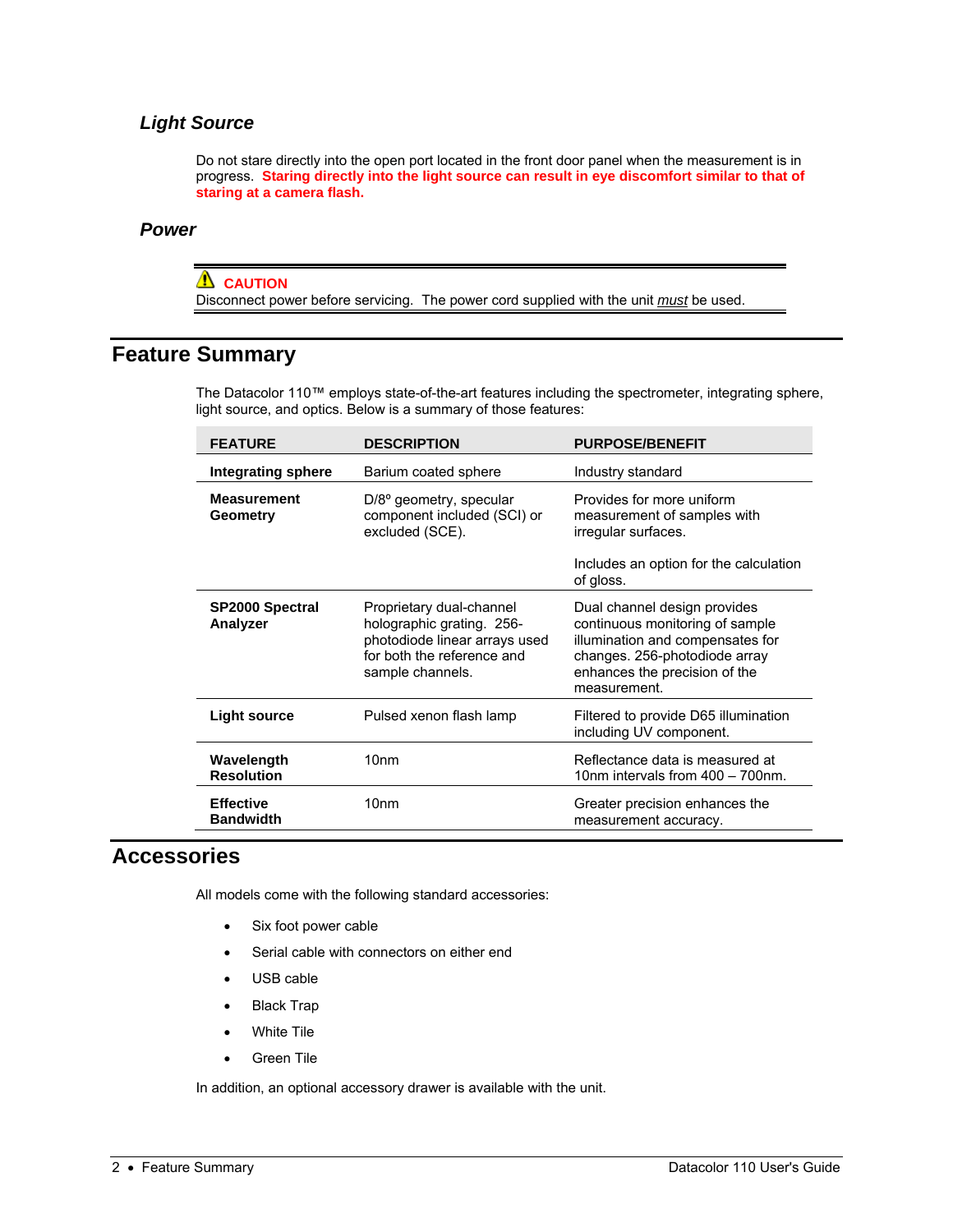### <span id="page-6-0"></span>*Calibration Tiles*

A black trap, white tile and green tile are provided with the Datacolor 110.

- The black trap and white tile are used each time the instrument is calibrated.
- The green tile is used to perform an optional diagnostic test.



### *Aperture Plates*

The Datacolor 110 is a single aperture instrument. However, a variety of aperture sizes are available to accommodate different applications. Consult with a Datacolor representative to determine the correct aperture size for your application.

*Refer to Appendix, Instrument Specifications for the aperture sizes available with a Datacolor 110™.*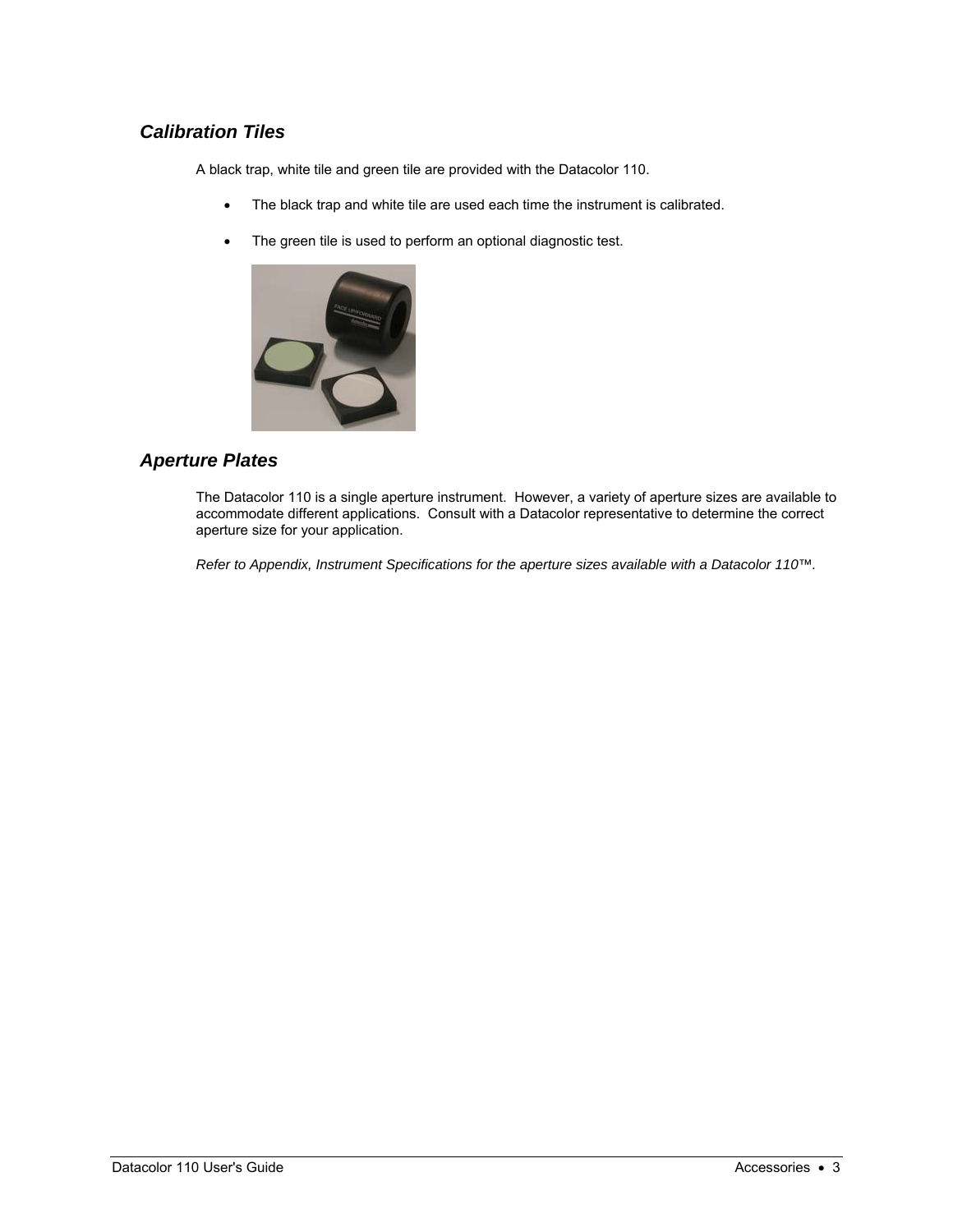*N O T E S*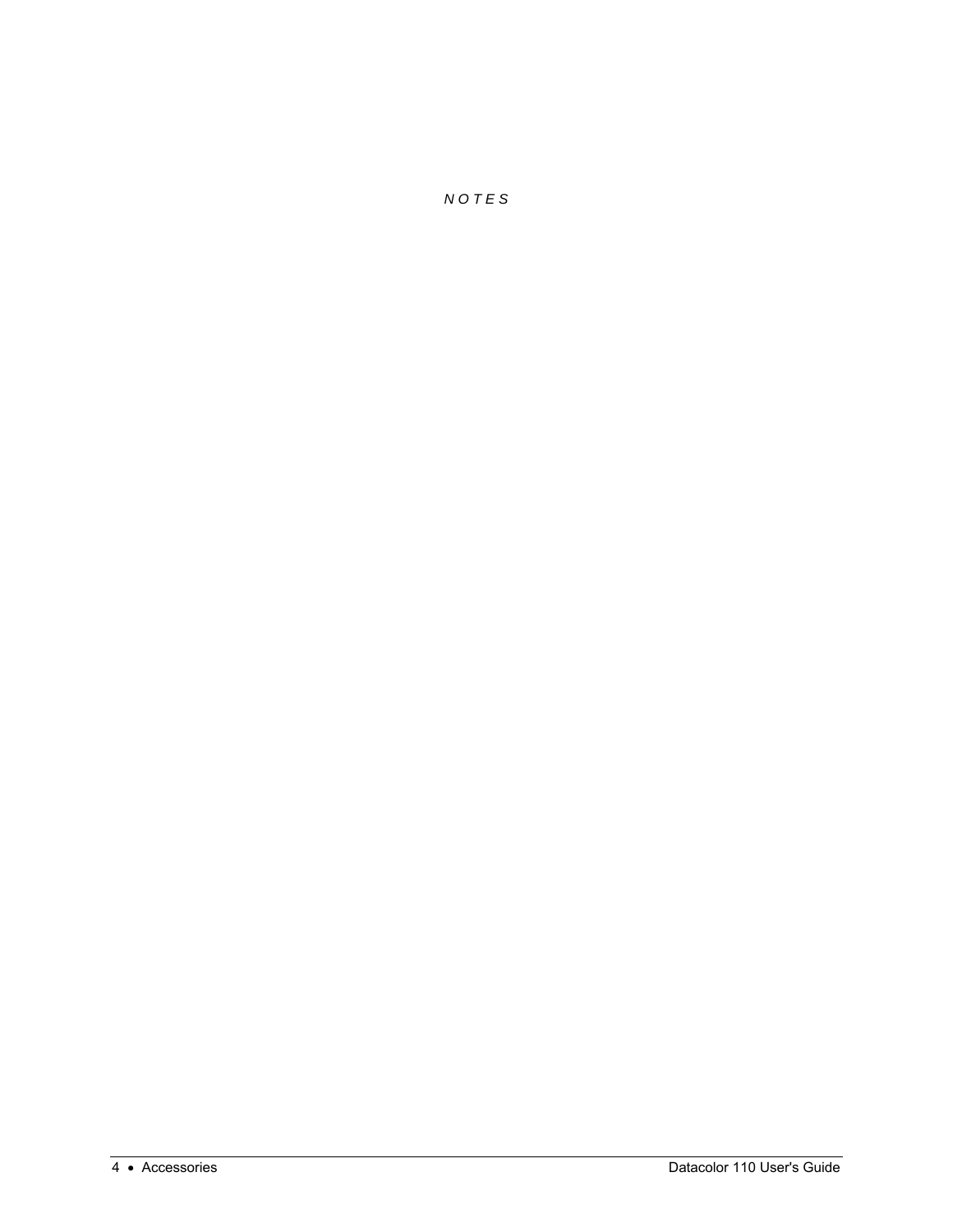## <span id="page-8-0"></span>**Cable Installation**

## **Cables**

**WARNING** BE SURE TO TURN OFF THE POWER BEFORE WORKING WITH ANY CABLES.

The Datacolor 110™ requires the use of two cables, a power cable and either a serial cable or a USB cable, to connect the instrument to the computer.



**WARNING** *Refer to "Electrical/Environmental Requirements section before connecting your instrument.* 

The connections for these cables are found on the back of the instrument.

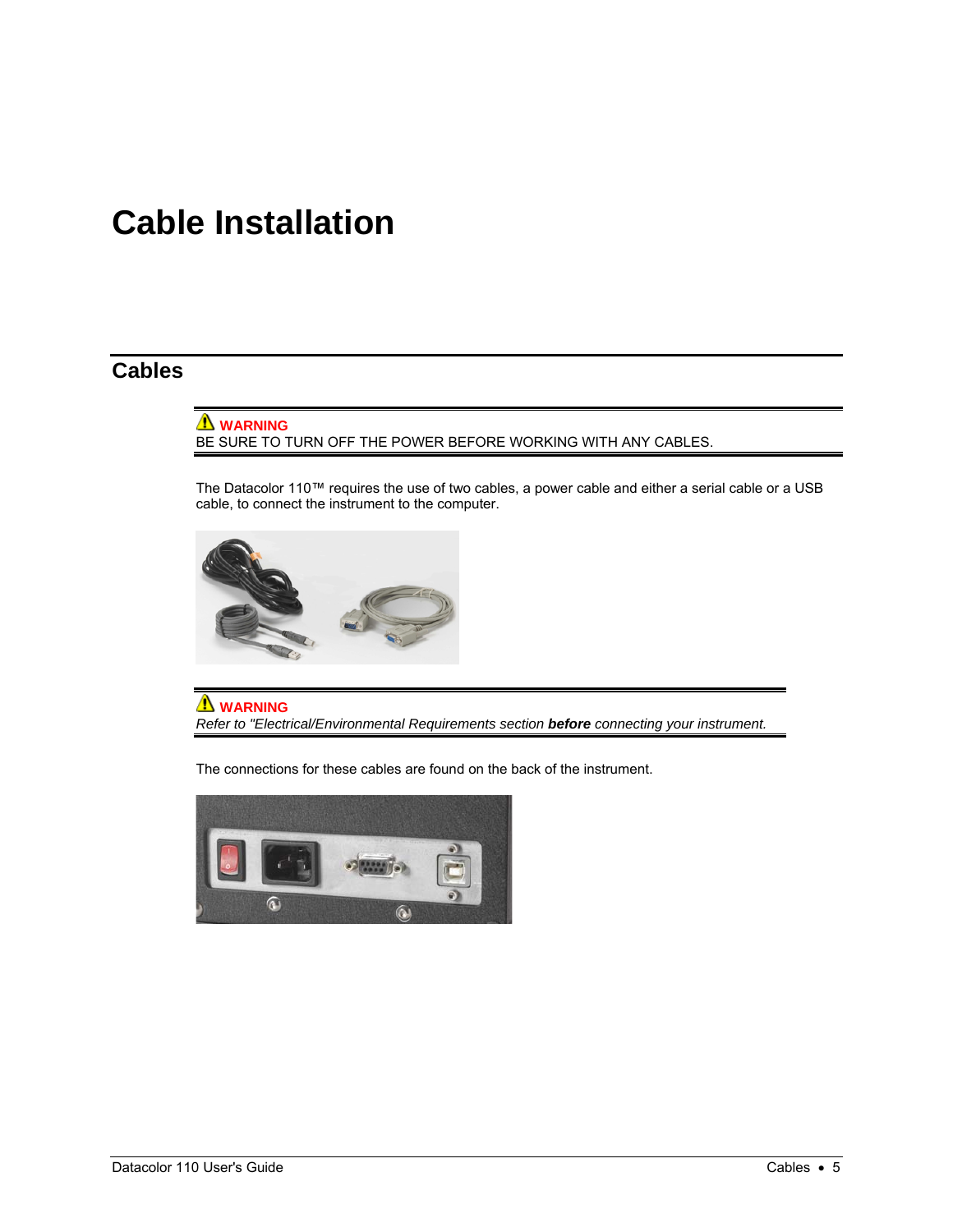## <span id="page-9-0"></span>*Power Cable*

A six-foot power cable is provided with the instrument.



Power is supplied to the back of the unit via a 3-prong male connector.



### *Communications Cable*

The instrument is connected to a computer through either a serial port or USB port:



**USB Cable Connections** 



- 1. Plug the female end of the power cord into the power receptacle on the rear panel of the instrument. Insert the plug into a standard AC outlet.
- 2. Connect the male connector on the instrument cable to the appropriate female connector on the rear panel of the instrument.
- 3. Connect the female connector on the instrument cable to a communications port on the back of the computer.



4. Tighten each connection securely to ensure proper signal.

## **B** NOTE

If there is more than one *serial port* on the computer, make a note of the port being used. You may need to enter this information into the program. *See the Appendix for a description of the RS-232C connector pin assignments.* 

If you are using a **USB port**, there is additional software that must be installed. *See USB Driver Installation in this guide for detailed instructions regarding the software installation.*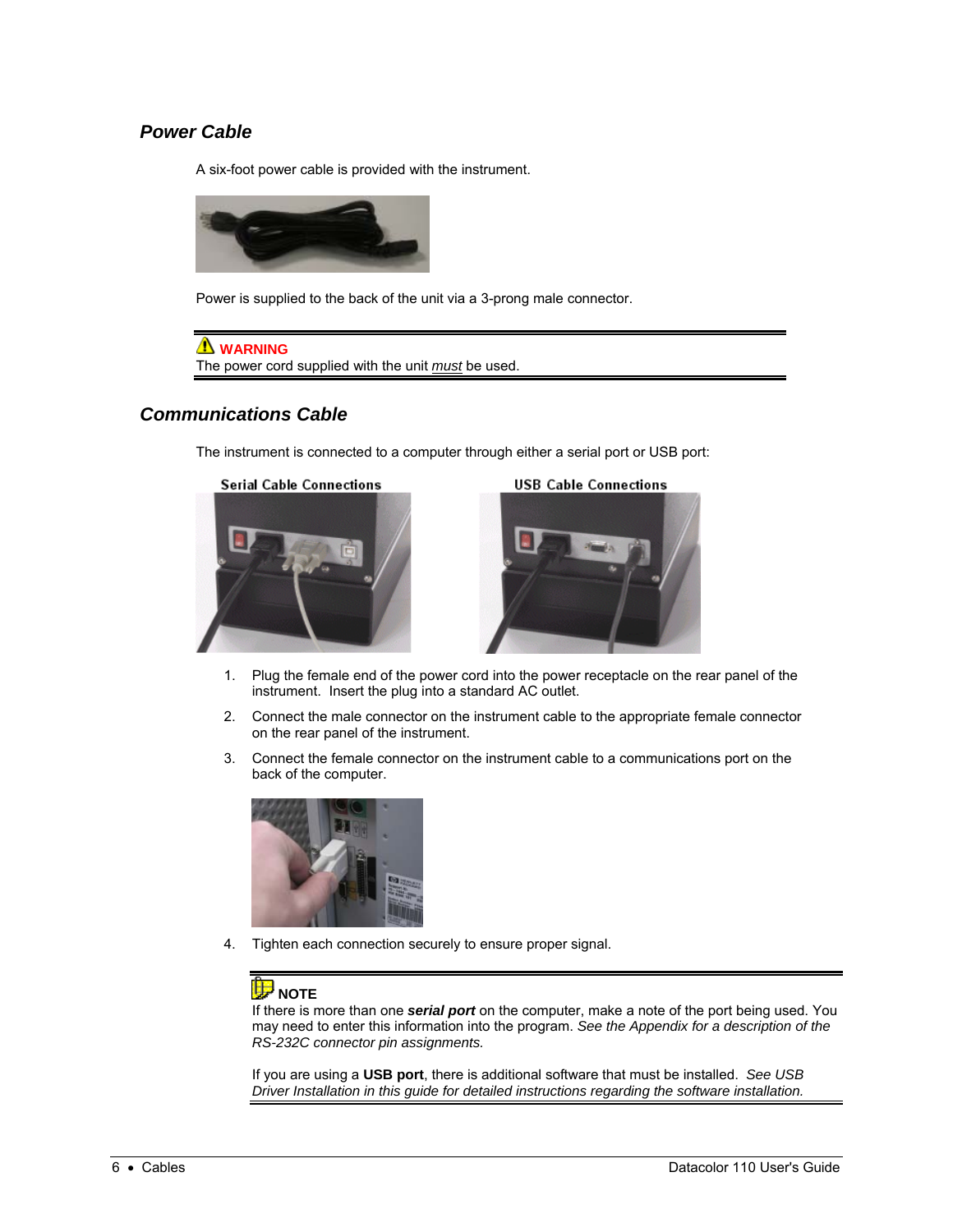## <span id="page-10-0"></span>**USB Driver Installation**

#### *Installing the Driver*

To connect to a USB port, additional software must be installed.

- 1. Install the CD labeled **USB Drivers and Documentation** into the CD ROM drive.
- 2. Connect the USB cable to the instrument, and to the USB port on the computer. When this connection is made, the system detects a new piece of hardware, and the screen below automatically displays:

| <b>Found New Hardware</b> |                              |  |  |  |  |
|---------------------------|------------------------------|--|--|--|--|
|                           | $USB \leftrightarrow$ Serial |  |  |  |  |

The New Hardware Wizard automatically replaces this screen.

| <b>Found New Hardware Wizard</b> |                                                                                                                                                    |
|----------------------------------|----------------------------------------------------------------------------------------------------------------------------------------------------|
|                                  | Welcome to the Found New<br>Hardware Wizard<br>This wizard helps you install a device driver for a<br>hardware device.<br>To continue, click Next. |
|                                  | Cancel<br>< Back<br>Next >                                                                                                                         |

3. Click **Next** to continue with the USB driver installation.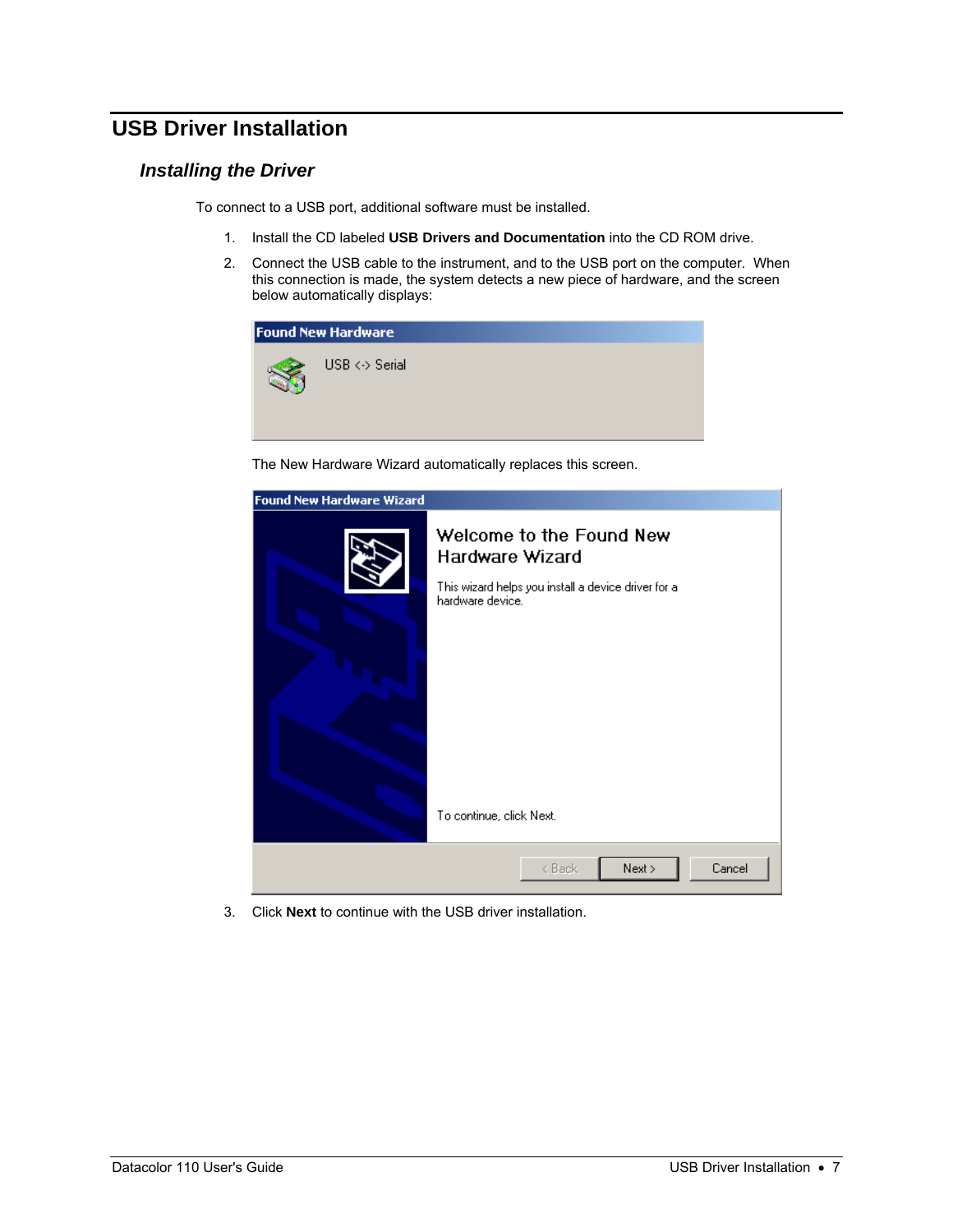| <b>Found New Hardware Wizard</b>                                                                                                                                                                                                                                                                                                     |
|--------------------------------------------------------------------------------------------------------------------------------------------------------------------------------------------------------------------------------------------------------------------------------------------------------------------------------------|
| Install Hardware Device Drivers<br>A device driver is a software program that enables a hardware device to work with<br>an operating system.                                                                                                                                                                                         |
| This wizard will complete the installation for this device:<br>$USB \leftrightarrow$ Serial<br>A device driver is a software program that makes a hardware device work. Windows<br>needs driver files for your new device. To locate driver files and complete the<br>installation click Next.<br>What do you want the wizard to do? |
| ○ Search for a suitable driver for my device (recommended)<br>$\heartsuit$ Display a list of the known drivers for this device so that I can choose a specific<br>driver                                                                                                                                                             |
| Next ><br>Cancel<br>< Back                                                                                                                                                                                                                                                                                                           |

4. Accept the default selection and click **Next**.

| <b>Found New Hardware Wizard</b>                                                                                                                            |
|-------------------------------------------------------------------------------------------------------------------------------------------------------------|
| <b>Locate Driver Files</b><br>Where do you want Windows to search for driver files?                                                                         |
| Search for driver files for the following hardware device:                                                                                                  |
| $USB \leftrightarrow$ Serial                                                                                                                                |
| The wizard searches for suitable drivers in its driver database on your computer and in<br>any of the following optional search locations that you specify. |
| To start the search, click Next. If you are searching on a floppy disk or CD-ROM drive,<br>insert the floppy disk or CD before clicking Next.               |
| Optional search locations:                                                                                                                                  |
| Floppy disk drives                                                                                                                                          |
| $\nabla$ CD-BOM drives                                                                                                                                      |
| $\nabla$ Specify a location                                                                                                                                 |
| Microsoft Windows Update                                                                                                                                    |
| Cancel<br>< Back<br>Next >                                                                                                                                  |

A check displays in the box for a selection. There should be a check in both the *CD-ROM drives* box and the *Specify a location* box.

- − To add a check, place the cursor in a blank box and click the mouse. A check will appear.
- To remove a check, place the cursor over a check, and click the mouse. The check will disappear.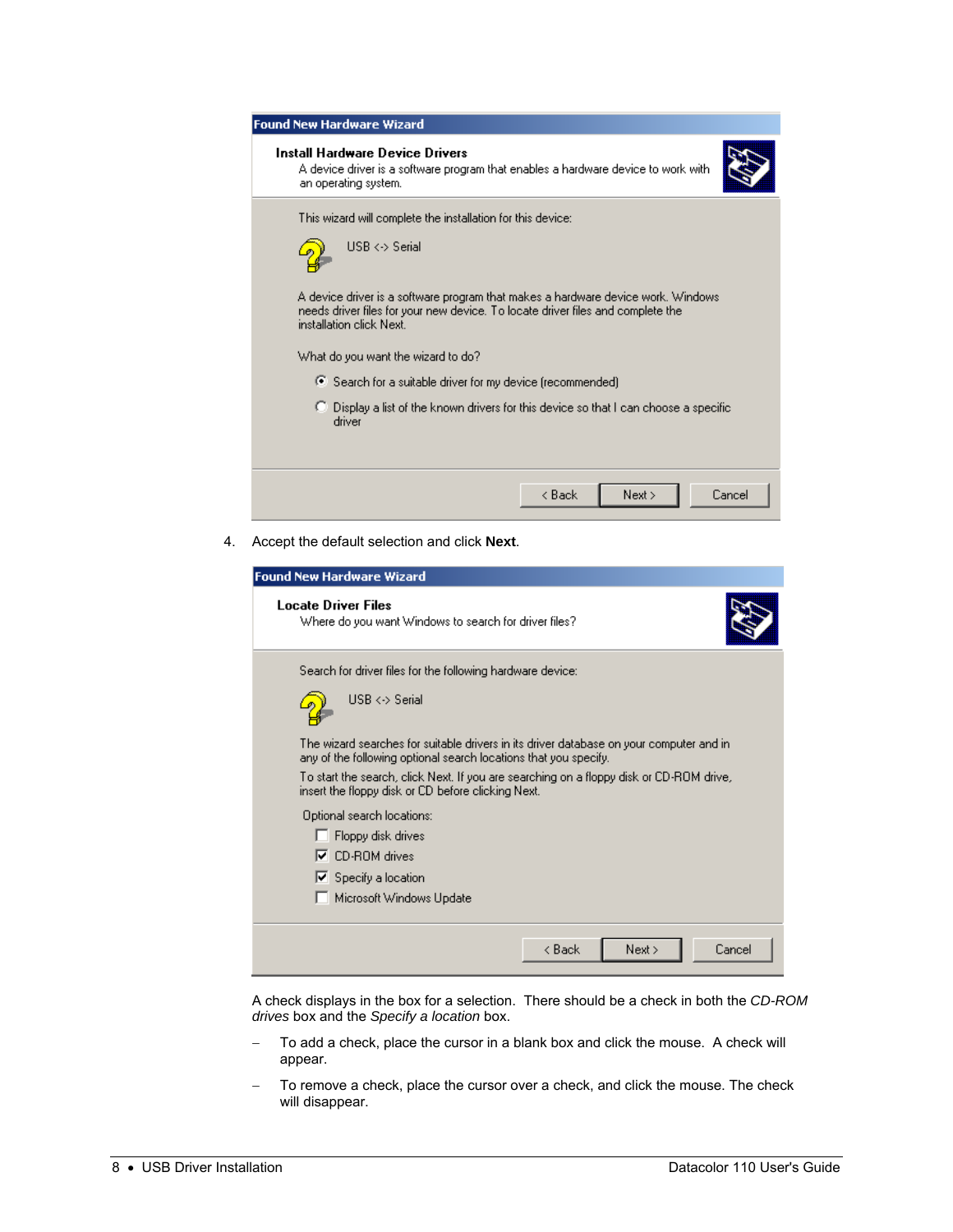− When you have completed your selections, click **Next**.

| <b>Found New Hardware Wizard</b>                                                           |              |
|--------------------------------------------------------------------------------------------|--------------|
| Insert the manufacturer's installation disk into the drive<br>selected, and then click OK. | OΚ<br>Cancel |
| Copy manufacturer's files from:<br>D:\ENGLISH\WIN2000\PRO\                                 | Browse       |

- 5. A default location displays in the *Copy manufacturer's files from* field.
	- − If the driver software is in a different location click **Browse**, and identify the correct location.
	- − If the correct location is identified, click **OK**. The program will search for the driver file. When the correct file is found, the window below displays:

| <b>Found New Hardware Wizard</b>                                                                                   |
|--------------------------------------------------------------------------------------------------------------------|
| <b>Driver Files Search Results</b><br>The wizard has finished searching for driver files for your hardware device. |
| The wizard found a driver for the following device:                                                                |
| $USB \leftrightarrow$ Serial                                                                                       |
| Windows found a driver for this device. To install the driver Windows found, click Next.                           |
| <b>D:</b> \ftdibus.inf                                                                                             |
|                                                                                                                    |
|                                                                                                                    |
| Cancel<br>< Back<br>Next >                                                                                         |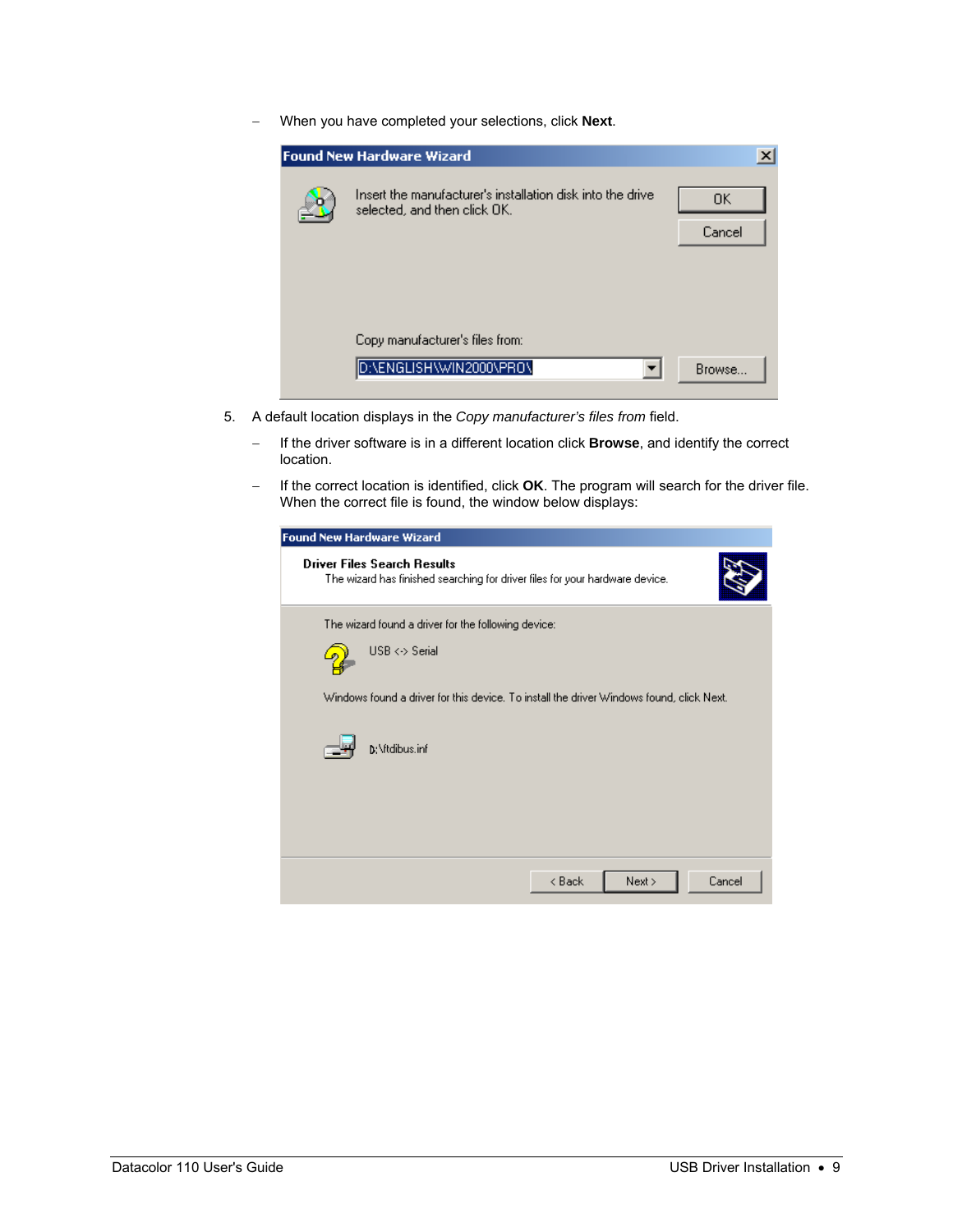6. Click **Next**. The Wizard will begin copying the files to the computer.



When the copy is complete, the window below displays:

| <b>Found New Hardware Wizard</b>                       |                                                                                                                              |
|--------------------------------------------------------|------------------------------------------------------------------------------------------------------------------------------|
| Hardware Wizard<br>To close this wizard, click Finish. | Completing the Found New<br>USB High Speed Serial Converter<br>Windows has finished installing the software for this device. |
|                                                        | Finish<br>< Back<br>Cancel                                                                                                   |

7. Click **Finish**.

#### **L** CAUTION

*Do not remove the USB Driver CD from the drive.* The Wizard will close and then immediately reopen. You will have to repeat the procedure a second time to successfully copy the file.

- 8. When you once again see the "Welcome" screen, click the **Next** button.
- 9. Repeat the steps above a second time.
- 10. When you reach the final wizard screen, click **Finish**. At this time, the Wizard closes and the installation is complete.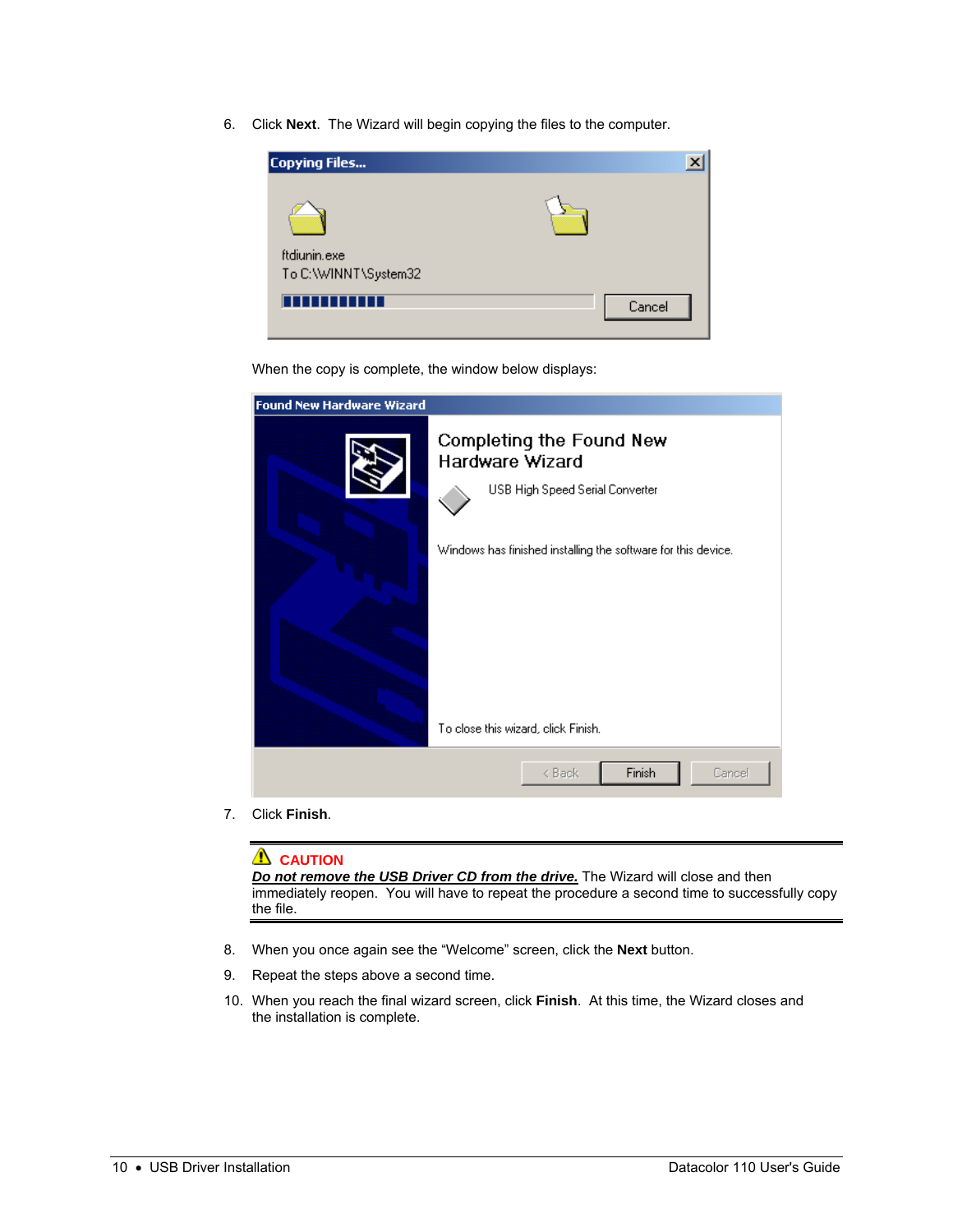### <span id="page-14-0"></span>*Viewing/Changing System Port Assignment*

As part of this installation process, a port number is assigned to the USB port. The default selection is the next available com port. Depending on the application you are running, you may need to know this port assignment to configure the Datacolor applications program(s) to recognize the USB port.

## **D** NOTES

Some Datacolor programs automatically configure the USB port assignment. Others require that you manually assign the port number. Refer to the program User's Guide for information to assign/edit the instrument port number.

If the computer has more than one USB port, the program will default to the first one available. If you want to connect the instrument to a different USB port, you must assign the port manually in the applications software.

The com port assignment is accessed through the Windows Control Panel as follows:

1. Click the **Start** button at the bottom left of the screen.



The Start menu displays.



2. Place the cursor on *Settings* so that the program submenu displays, and click **Control Panel**.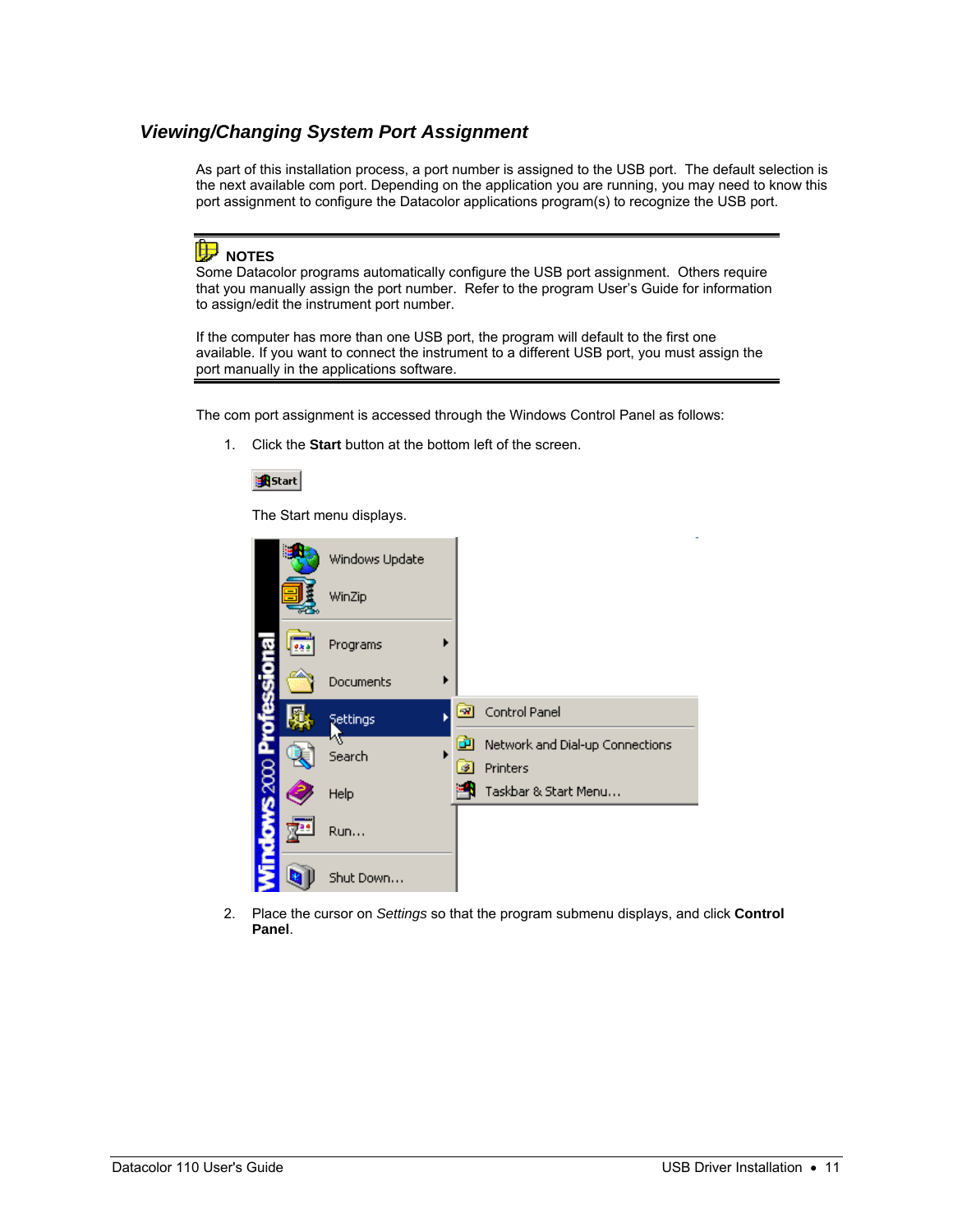3. When the Control Panel window displays, double-click on **System**.

| <b>函</b> Control Panel                                                                                                                                           |                               |                                             |                                   |                                      |                                 | $\Box$                                    |
|------------------------------------------------------------------------------------------------------------------------------------------------------------------|-------------------------------|---------------------------------------------|-----------------------------------|--------------------------------------|---------------------------------|-------------------------------------------|
| Edit<br>Tools<br>View<br>Favorites<br>File                                                                                                                       | Help                          |                                             |                                   |                                      |                                 |                                           |
| → • 回 © Search G Folders ② History<br>$\leftarrow$ Back $\leftarrow$                                                                                             |                               |                                             | 啓 堅 X の                           | 圓▼                                   |                                 |                                           |
| Address <b>M</b> Control Panel                                                                                                                                   |                               |                                             |                                   |                                      |                                 | ∂Go                                       |
| 귧                                                                                                                                                                | $\overline{\phantom{a}}$<br>ය |                                             |                                   |                                      |                                 |                                           |
| <b>Control Panel</b>                                                                                                                                             | Accessibility<br>Options      | Add/Remove<br>Hardware                      | Add/Remove<br>Programs            | Administrative<br>Tools              | <b>BDE</b><br>Administrator     | Date/Time                                 |
| Use the settings in Control Panel to<br>personalize your computer.<br>Select an item to view its<br>description.<br>μç<br>Windows Update<br>Windows 2000 Support | Display<br>Mouse              | Folder Options<br>Network and<br>Dial-up Co | ٨å<br>Fonts<br>Phone and<br>Modem | Game<br>Controllers<br>Power Options | Internet<br>Options<br>Printers | <br>養母<br>Keyboard<br>Regional<br>Options |
|                                                                                                                                                                  | Scanners and<br>Cameras       | $\bullet$<br>Scheduled<br>Tasks             | Sounds and<br>Multimedia          | System                               | Users and<br>Passwords          | WSP Client                                |

The Systems Properties dialog box displays.

| <b>System Properties</b>                                                  | ? |
|---------------------------------------------------------------------------|---|
| Network Identification   Hardware   User Profiles   Advanced  <br>General |   |
|                                                                           |   |
| System:                                                                   |   |
| Microsoft Windows 2000                                                    |   |
| 5.00.2195                                                                 |   |
| Service Pack 2                                                            |   |
| Registered to:                                                            |   |
| station10                                                                 |   |
| datacolor                                                                 |   |
| 51873-335-3759997-09651                                                   |   |
|                                                                           |   |
| Computer:                                                                 |   |
| x86 Family 6 Model 5 Stepping                                             |   |
| 2                                                                         |   |
| AT/AT COMPATIBLE                                                          |   |
| 130,612 KB RAM                                                            |   |
|                                                                           |   |
|                                                                           |   |
|                                                                           |   |
|                                                                           |   |
|                                                                           |   |
| Cancel<br>OΚ<br>Apply                                                     |   |

4. Click the **Hardware Tab**.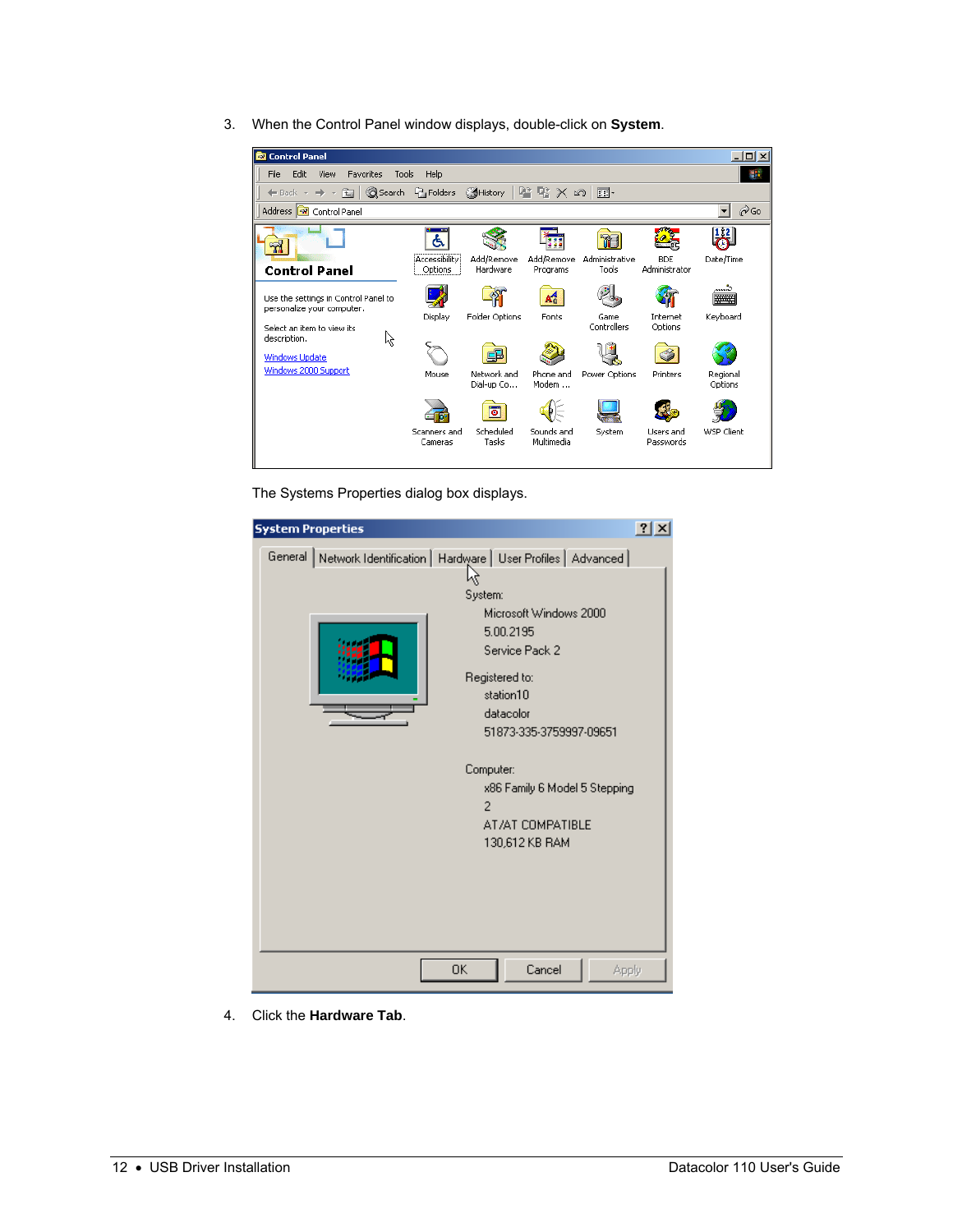| <b>System Properties</b>                                                                                                                           |  |  |  |  |
|----------------------------------------------------------------------------------------------------------------------------------------------------|--|--|--|--|
| Hardware   User Profiles   Advanced  <br>General Network Identification                                                                            |  |  |  |  |
|                                                                                                                                                    |  |  |  |  |
| Hardware Wizard                                                                                                                                    |  |  |  |  |
| The Hardware wizard helps you install, uninstall, repair,<br>unplug, eject, and configure your hardware.                                           |  |  |  |  |
| Hardware Wizard                                                                                                                                    |  |  |  |  |
| Device Manager                                                                                                                                     |  |  |  |  |
| The Device Manager lists all the hardware devices installed<br>on your computer. Use the Device Manager to change the<br>properties of any device. |  |  |  |  |
| Device Manager.<br>Driver Signing                                                                                                                  |  |  |  |  |
| <b>Hardware Profiles</b>                                                                                                                           |  |  |  |  |
| Hardware profiles provide a way for you to set up and store<br>different hardware configurations.                                                  |  |  |  |  |
| Hardware Profiles                                                                                                                                  |  |  |  |  |
|                                                                                                                                                    |  |  |  |  |
| ΩK<br>Cancel<br>Apply                                                                                                                              |  |  |  |  |

5. Click the **Device Manager** button. The Device Manager window displays.



6. Go to the **Ports** heading. Click on the plus (+) to display the port selections.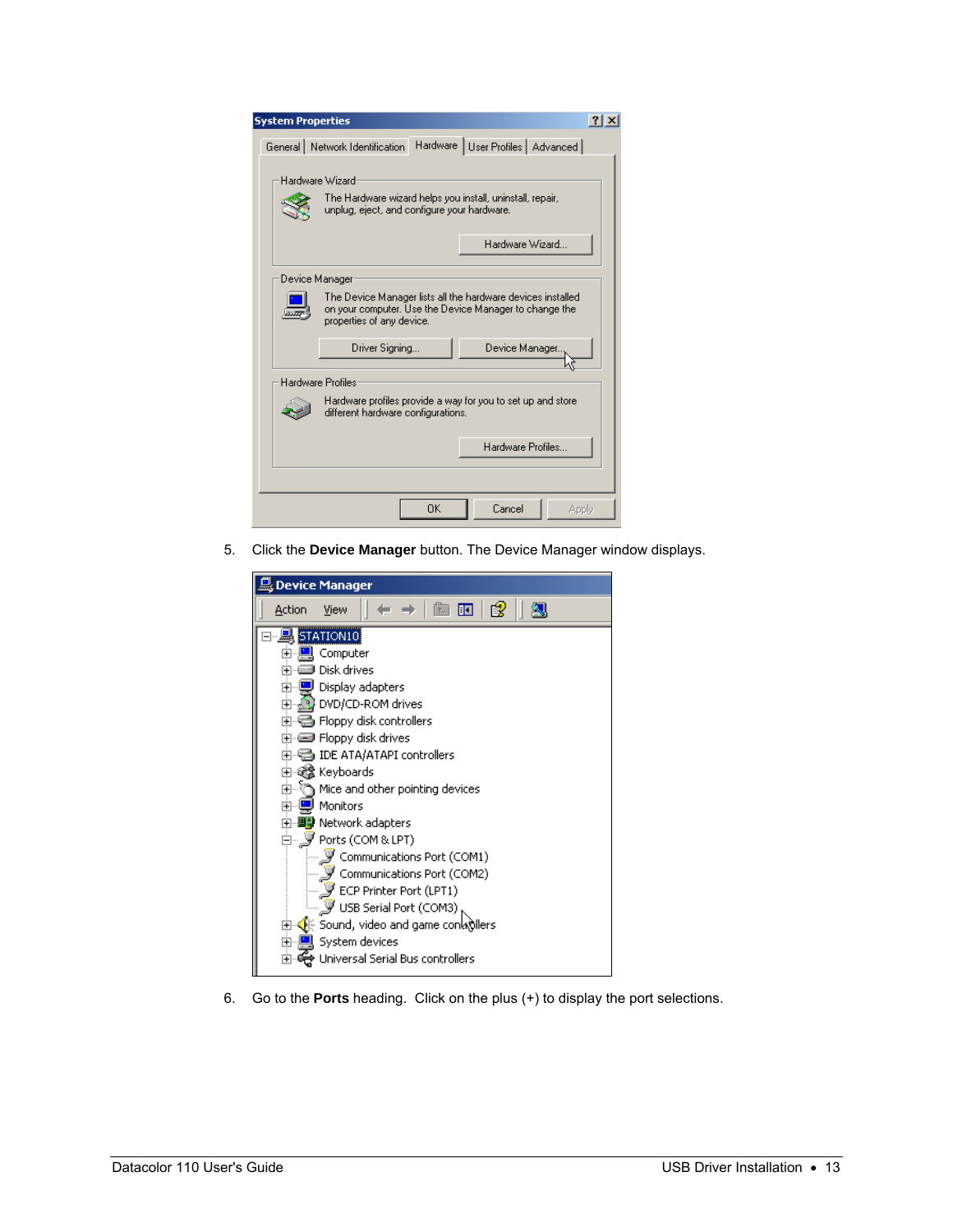7. Click **USB Serial Port**. The USB Serial Port (COM3) Properties dialog box displays.

|                                                                                                                                                                                                      | USB Serial Port (COM3) Properties |                                    |    |        |  |
|------------------------------------------------------------------------------------------------------------------------------------------------------------------------------------------------------|-----------------------------------|------------------------------------|----|--------|--|
|                                                                                                                                                                                                      | General   Port Settings   Driver  |                                    |    |        |  |
|                                                                                                                                                                                                      | USB Serial Port (COM3)            |                                    |    |        |  |
|                                                                                                                                                                                                      | Device type:                      | Ports (COM & LPT)                  |    |        |  |
|                                                                                                                                                                                                      | Manufacturer:                     | <b>FTDI</b>                        |    |        |  |
|                                                                                                                                                                                                      | Location:                         | on USB High Speed Serial Converter |    |        |  |
| Device status<br>This device is working properly.<br>If you are having problems with this device, click Troubleshooter to<br>start the troubleshooter.<br>$\overline{\mathcal{F}}$<br>Troubleshooter |                                   |                                    |    |        |  |
| Device usage:<br>Use this device (enable)                                                                                                                                                            |                                   |                                    |    |        |  |
|                                                                                                                                                                                                      |                                   |                                    |    |        |  |
|                                                                                                                                                                                                      |                                   |                                    | OK | Cancel |  |

8. Click **Port Settings**. The dialog box below displays:

| <b>USB Serial Port (COM3) Properties</b> |          | $\frac{2}{1}$ $\times$ |
|------------------------------------------|----------|------------------------|
| General Port Settings Driver             |          |                        |
| Bits per second: 9600                    |          | ▾╎                     |
| Data bits: 8                             |          | ∽∣                     |
| Parity: None                             |          | ▾╎                     |
| Stop bits: 1                             |          | ▾                      |
| Flow control: None                       |          | $\blacktriangledown$   |
|                                          | Advanced | Restore Defaults       |
|                                          |          |                        |
|                                          |          |                        |
|                                          |          |                        |
|                                          | 0K       | Cancel                 |

9. Click the **Advanced** button.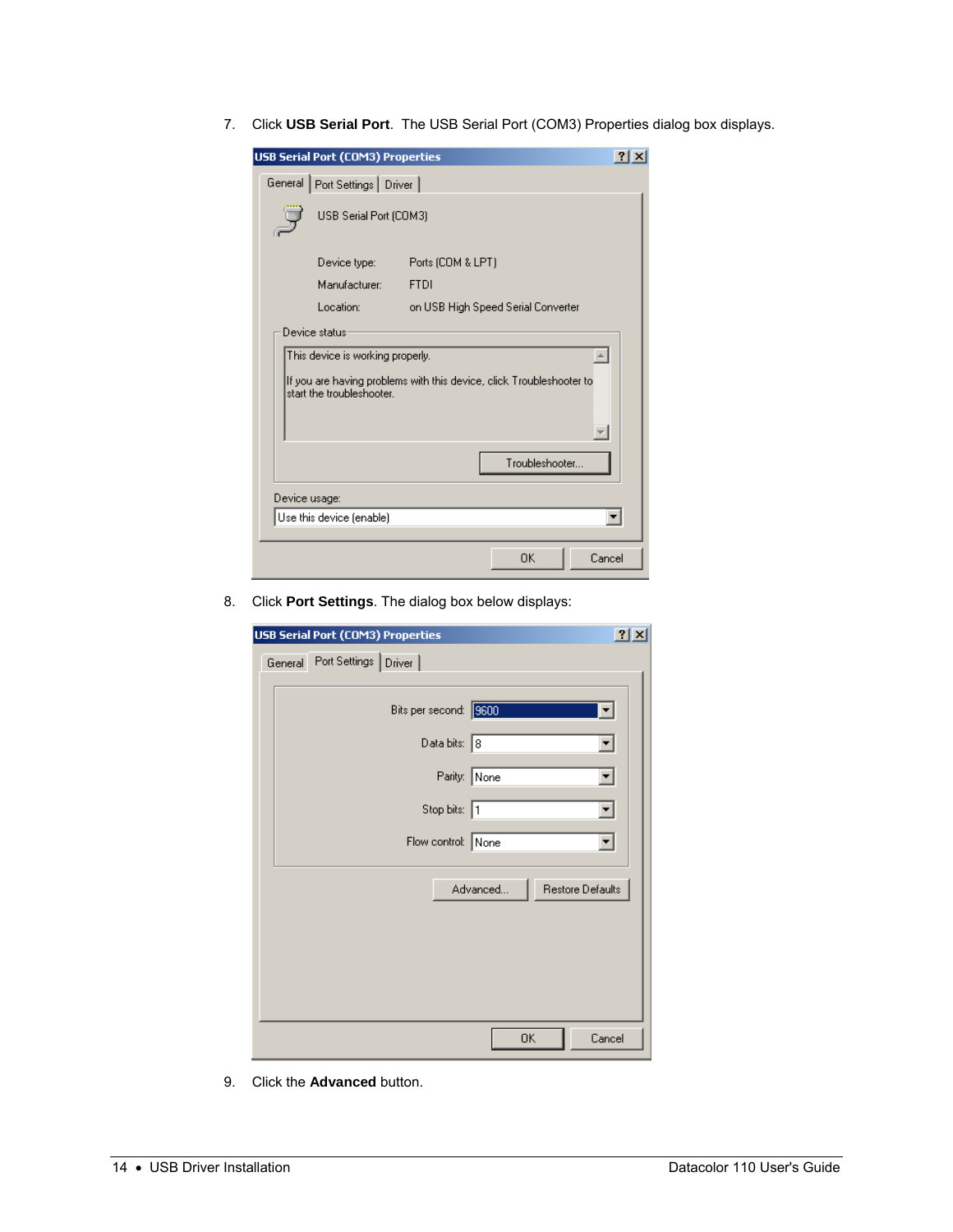<span id="page-18-0"></span>10. The Advanced Settings for COM3 dialog box displays.

| <b>Advanced Settings for COM3</b>                                                                                                                         |                                    |                                                                                            |             | ? x                      |
|-----------------------------------------------------------------------------------------------------------------------------------------------------------|------------------------------------|--------------------------------------------------------------------------------------------|-------------|--------------------------|
| COM Port Number:<br>COM3<br>COM3<br><b>USB Transfer Sizes COM4</b><br>COM5<br>Select lower setting COM6<br>Select higher settings for faster performance. | Inance problems at low baud rates. |                                                                                            |             | 0K<br>Cancel<br>Defaults |
| Receive (Bytes):<br>Transmit (Bytes):                                                                                                                     | 4096<br>4096                       |                                                                                            |             |                          |
| BM Options:<br>Select lower settings to correct response problems.                                                                                        |                                    |                                                                                            |             |                          |
| Latency Timer (msec):                                                                                                                                     | 16                                 |                                                                                            |             |                          |
| Miscellaneous Options                                                                                                                                     |                                    |                                                                                            |             |                          |
| Minimum Read Timeout (msec):<br>Minimum Write Timeout (msec):                                                                                             | lo.<br>10                          | Serial Printer<br>Cancel If Power Off<br>Event On Surprise Removal<br>Forced XON/XOFF Mode | F<br>Ē<br>┍ |                          |

The field labeled *COM Port Number* displays the current assignment for the USB port. To change the port setting, click the drop-down list arrow. The list of COM ports is displayed.

- 11. Click on the port assignment to be used for the USB port.
- 12. When you have completed the changes, click **OK**.

#### *Changing the COM Port Assignment in Datacolor Programs*

To enable the USB port for color measurements, you may need to change the com port assignment in the applications program. *Refer to the program documentation for the specific Datacolor applications program you are running for instructions to configure the instrument.* 

#### *Instrument Calibration Data*

For new instruments, you will need to install the white tile calibration data. *See also Instrument Calibration in this guide for instructions to install the data.*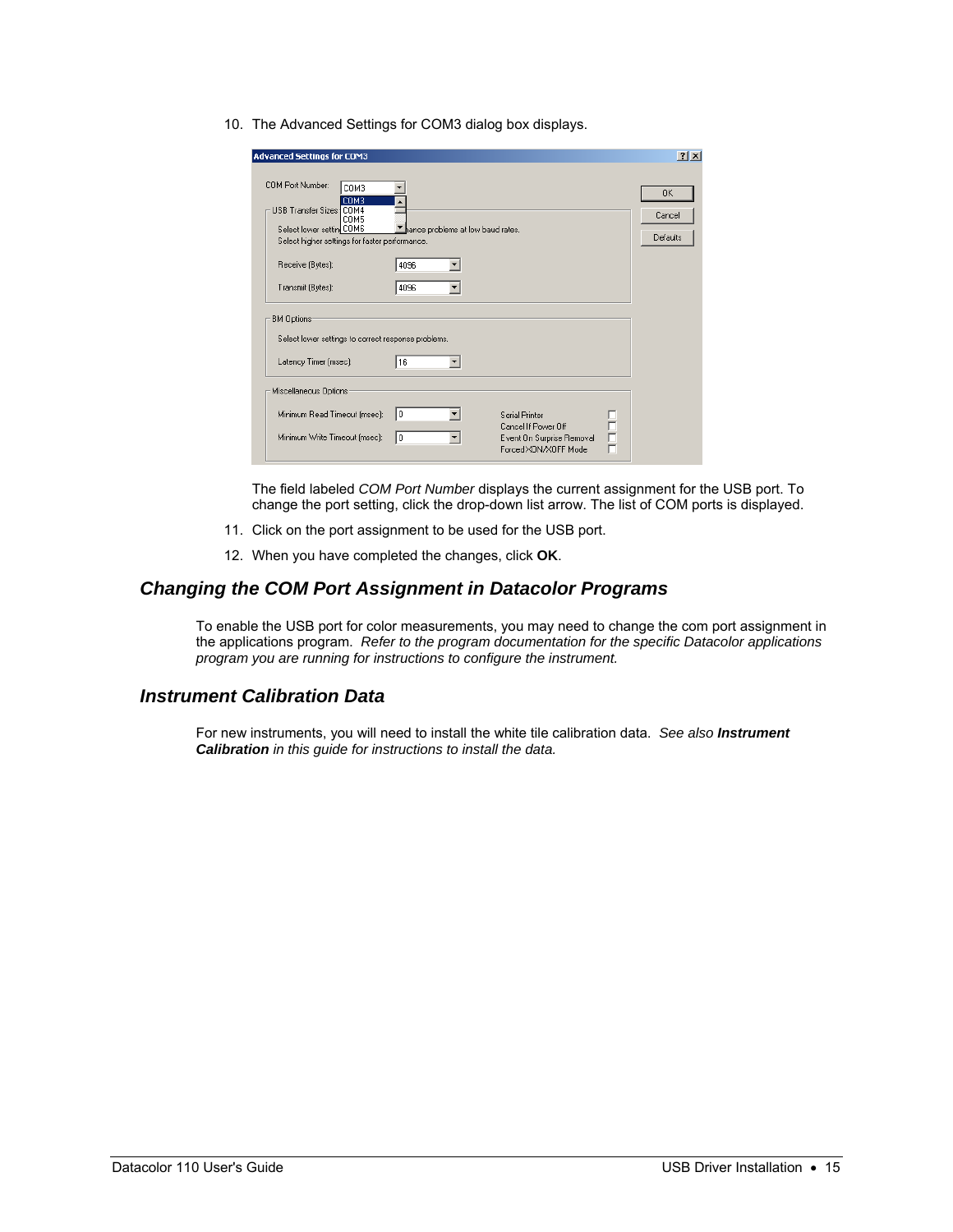*N O T E S*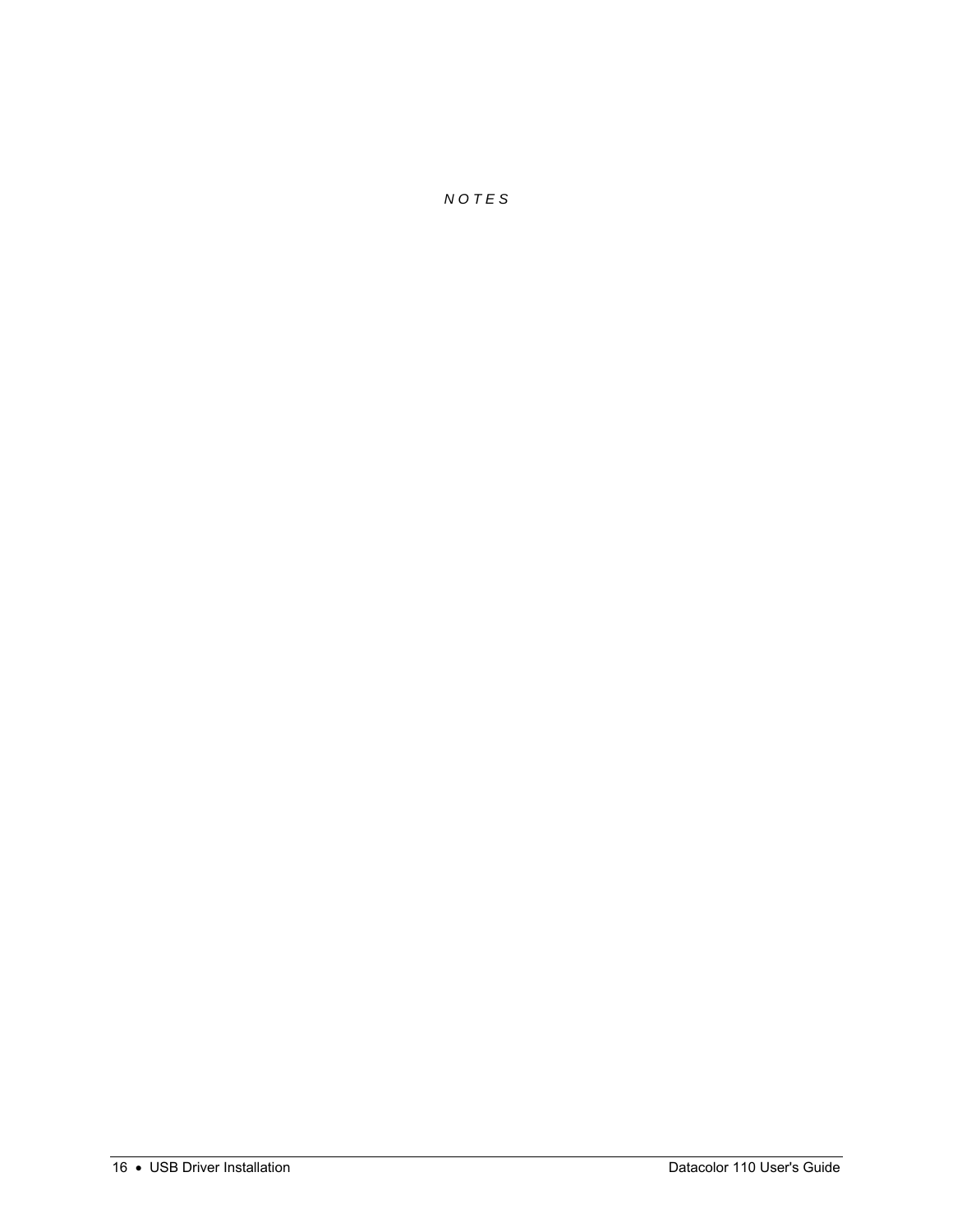## <span id="page-20-0"></span>**Controls and Indicators**

## **Status Panel**

The status panel indicates the current instrument settings being used. The indicators on the status panel vary, depending on the instrument you are operating. Below is the status panel for the Datacolor  $110:$ 



| <b>OPTION</b> | <b>DESCRIPTION</b>                                                                                                                                                                                                                                 |
|---------------|----------------------------------------------------------------------------------------------------------------------------------------------------------------------------------------------------------------------------------------------------|
| Spec Inc.     | The specular port is closed, and all measurements include the specular<br>component. If the Ready indicator is lighted, but the Spec Inc. indicator is<br>not, the specular port is open, and you are making a "specular excluded"<br>measurement. |
| Ready         | Instrument is ready for use.                                                                                                                                                                                                                       |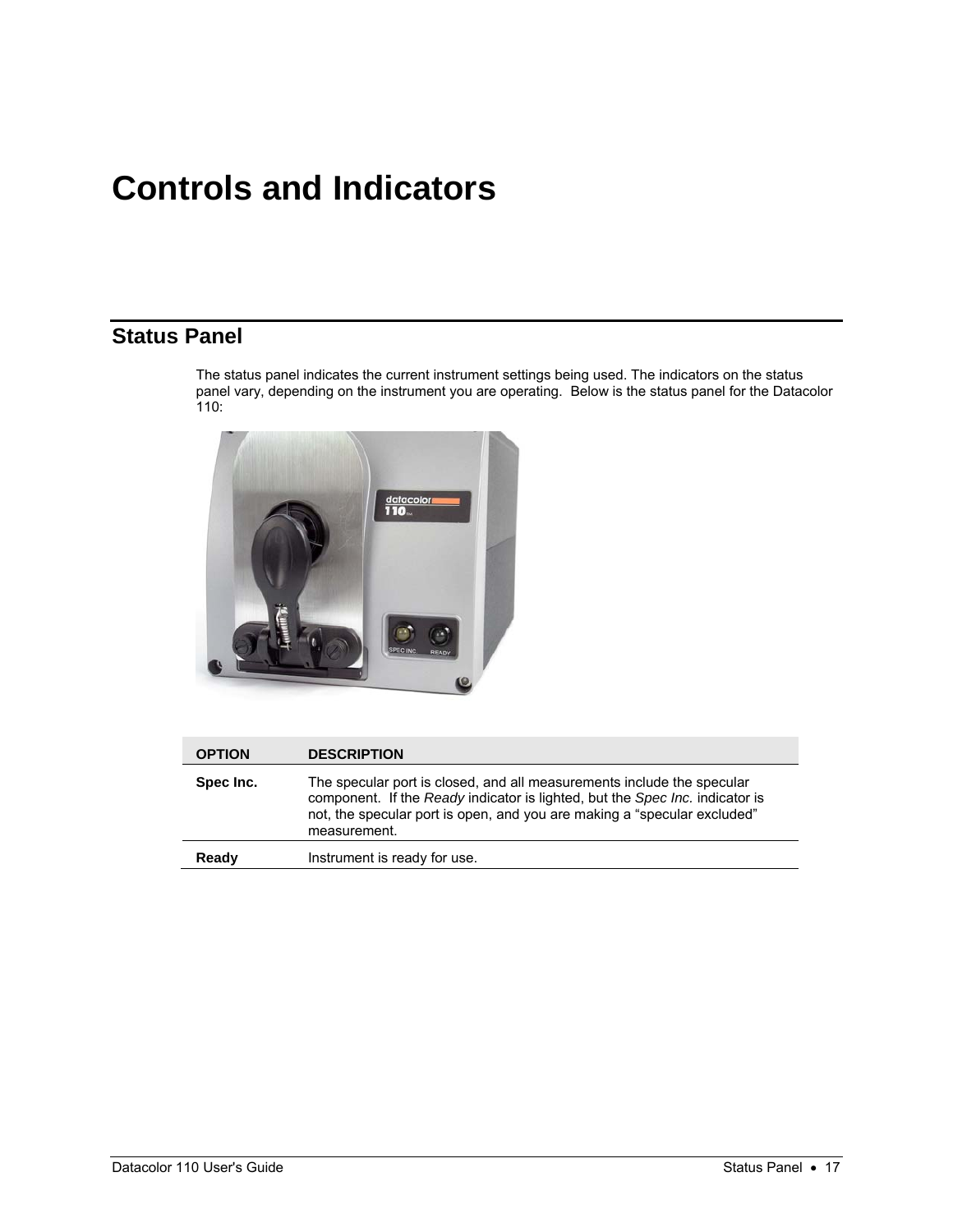## <span id="page-21-0"></span>**Powering Up**

### **WARNING**

The power cord supplied with the unit *must* be used.

Use this simple procedure to start using your Datacolor 110™.

1. Verify all cable connections. The AC power cord should be plugged into an outlet. The instrument cable should be attached to the instrument and host computer.



- 2. Turn on the host computer.
- 3. Turn on the power switch. It is the red switch on the back of the instrument.
	- − When power is applied, all mechanisms are automatically reset.
	- The red lights on the status panel will flash. They should stop flashing within 30 seconds.

## **D** NOTE

If the instrument power is not turned on before a Datacolor program is launched, you may receive an error message.

- 4. When the *Ready* light remains on, your instrument is ready to use.
- 5. Launch a Datacolor program.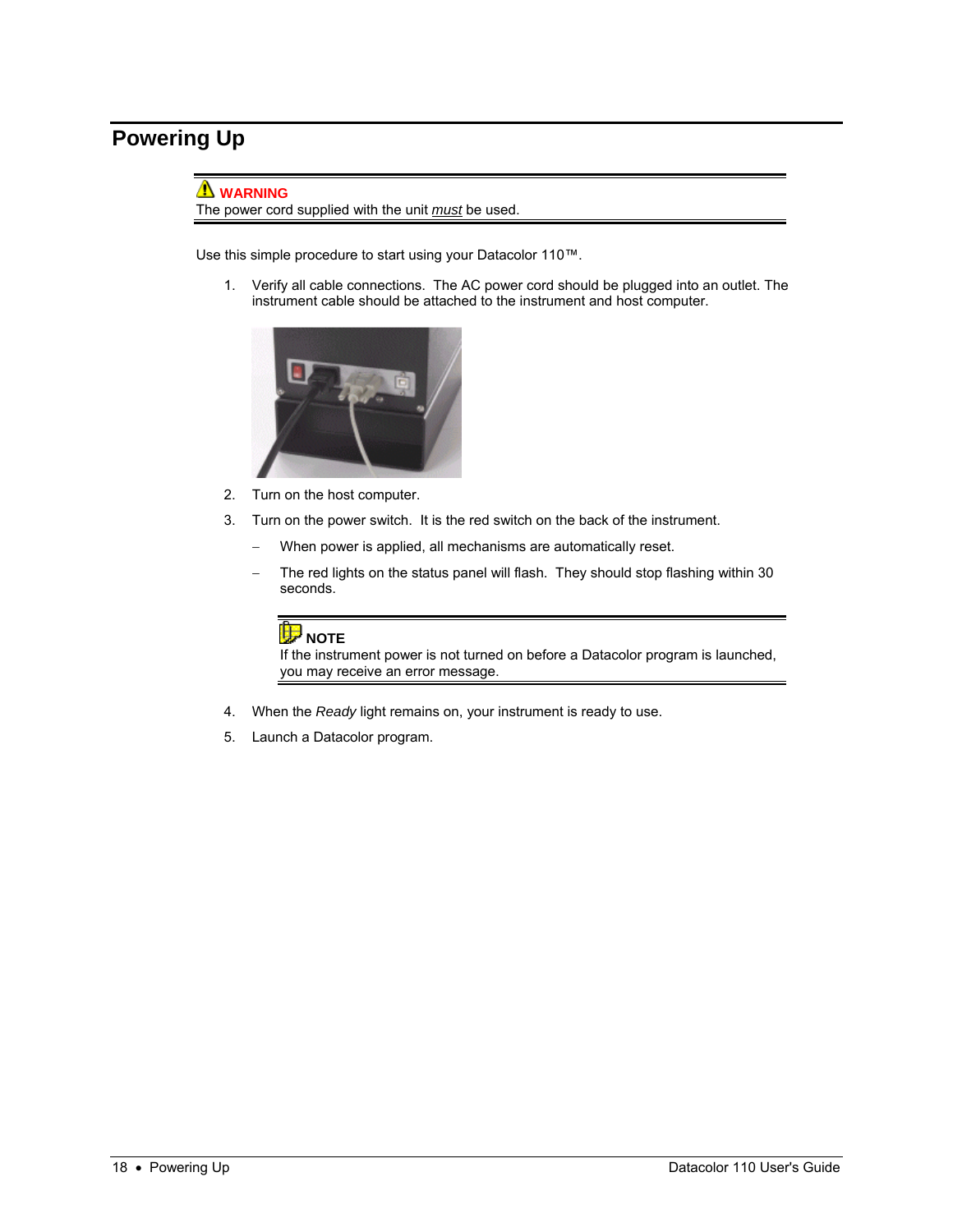## <span id="page-22-0"></span>**Instrument Calibration**

## **Overview**

The instrument must be calibrated regularly to ensure that the measurements are accurate. This section provides instructions for installing the calibration data and performing the calibration.

#### *Installing Calibration Data*

You will need to install the calibration data if this is a new system, or if you have received a new white tile. The calibration data can be found on a diskette and a CD, both of which are included with the calibration tiles.

### **D** NOTE

The data is provided on both diskette and CD to accommodate all system types. You will only load it from one of the media.

#### *Installing Data for Paintmaker Program*

#### **NOTE**

White Tile Data Updates: Start from #1 below. First time Installation: Go to step #3 below.

1. Insert the Paintmaker CD into the drive. The window below appears:

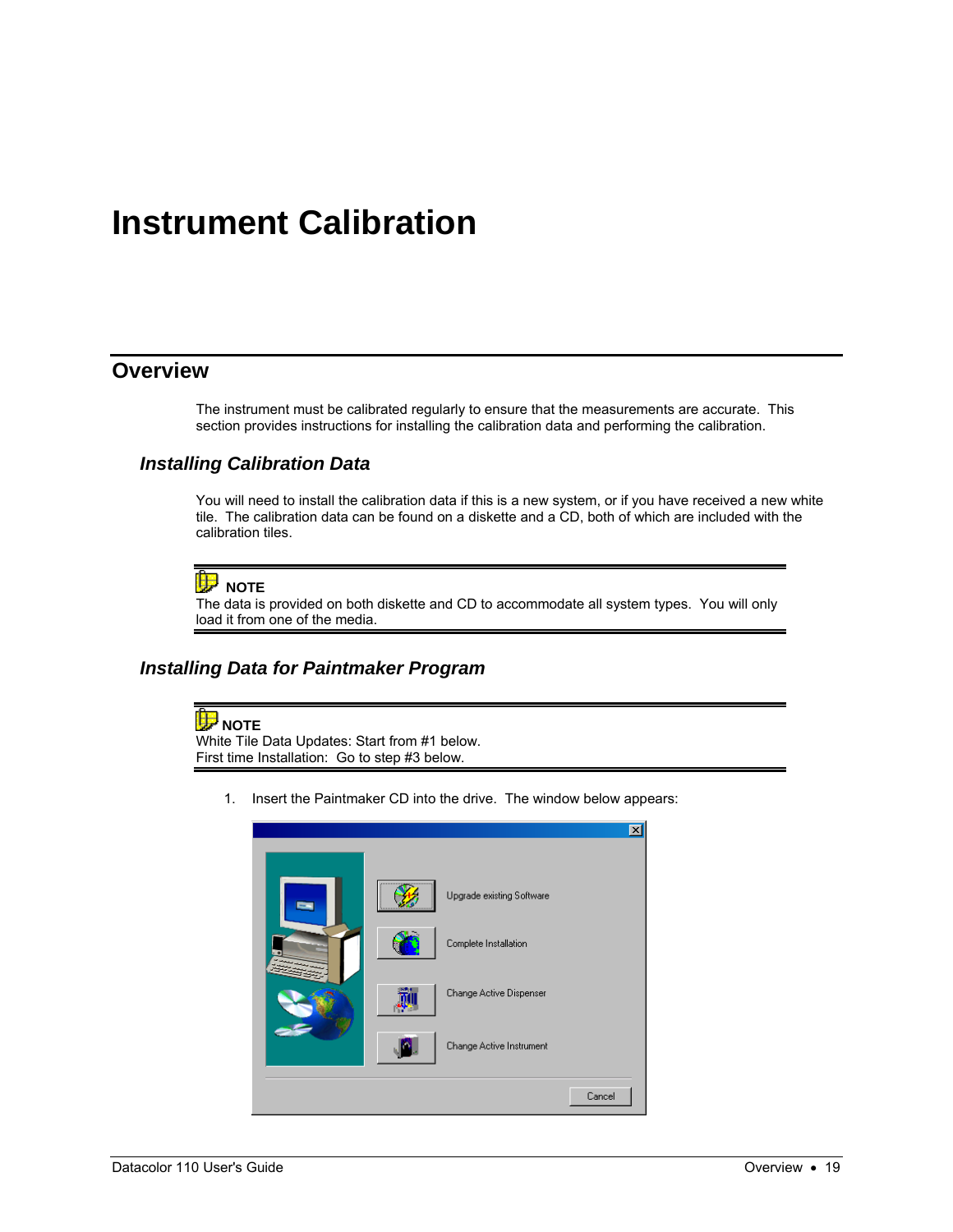2. Select **Complete Installation**.

## **D** NOTE

If you are currently running Paintmaker, you may need to change the instrument selection. Place the Paintmaker CD into the drive, and select **Change Active Instrument**.

The installation procedure prompts for identification of the instrument you are using as part of the procedure:

| <b>Measure Instrument Type</b> |                                                                                  | $\vert x \vert$ |  |
|--------------------------------|----------------------------------------------------------------------------------|-----------------|--|
|                                | Select Measure Instrument:                                                       |                 |  |
|                                | C DF110, DF100, SF300, SF600, Mercury<br>C datacolor Select<br>C Chroma Sensor 3 |                 |  |
|                                | C MatchRite® All-in-One/CF/CFS 57-61<br>C Microflash                             |                 |  |
|                                | C Colorgen<br>$C$ $\times$ Rite $958$                                            |                 |  |
|                                | Macbeth 2020+, 2145, 3000<br>$C$ None                                            |                 |  |
|                                | Next ><br>Cancel<br>< Back                                                       |                 |  |

3. Select the instrument type you are using, and click *Next*. A progress bar will appear during the installation process:

|              | c:\paintmkr\spectro\dc45ole.ocx<br>43 % |
|--------------|-----------------------------------------|
| 仐<br>ц<br>o- | Cancel                                  |

The program will prompt you to place the calibration data diskette into the drive:

| <b>Information</b> |                                            |
|--------------------|--------------------------------------------|
|                    | Please insert instrument calibration disk. |
|                    |                                            |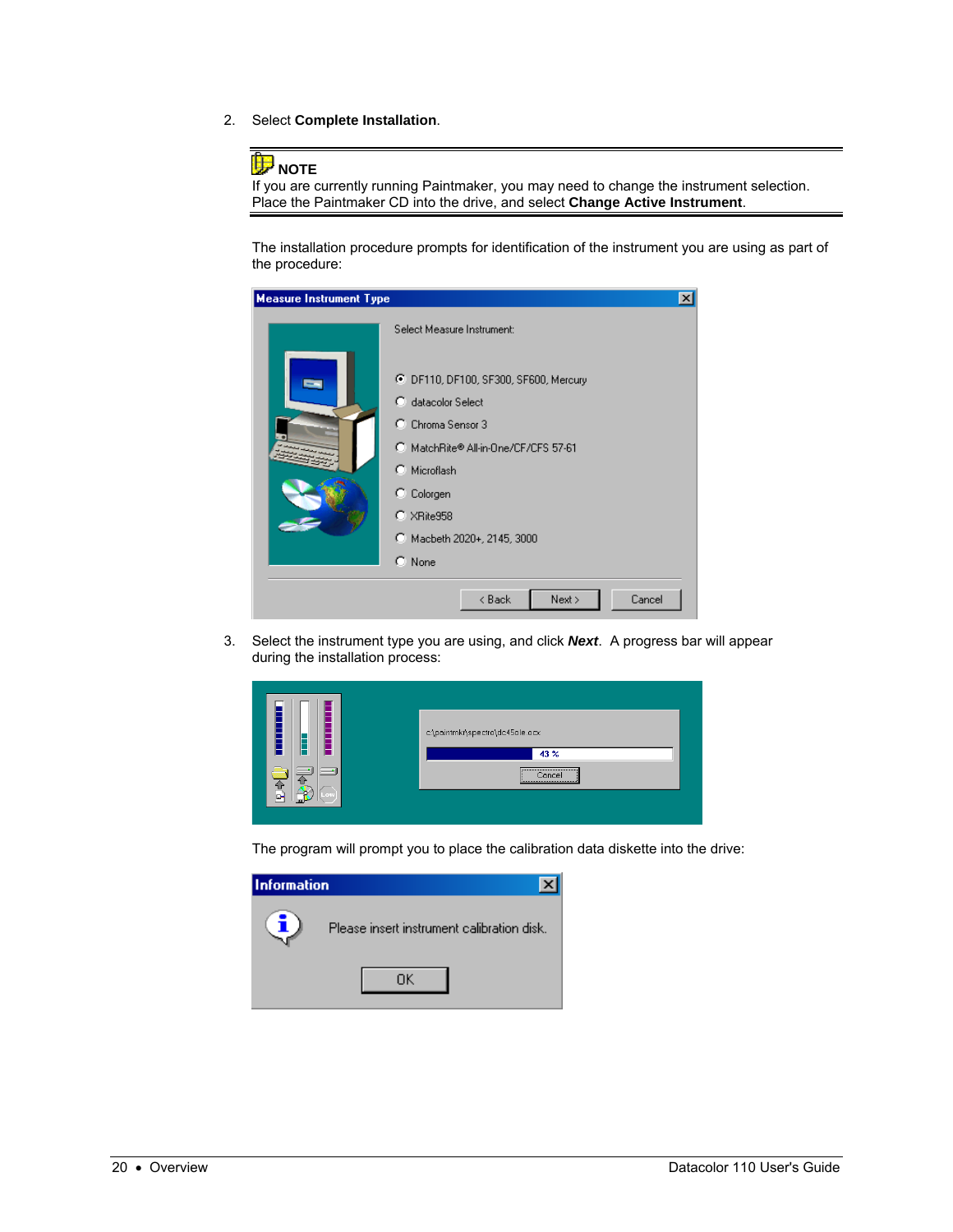<span id="page-24-0"></span>4. Insert the diskette into the drive, and click **OK**. When the installation is completed, the wizard automatically closes.



The calibration data is provided on a diskette and a CD. If you use the CD, you may have to direct the system to the CD drive to find the tile data.

#### *Installing Data for Other Datacolor Programs*

When installing a Datacolor 110 for use with other Datacolor programs, the calibration data is installed after the program is installed. Typically it is done as part of the software configuration for the instrument. Below is an example of the installation procedure.

## **NOTE**

Depending on the program you are running, the screens shown below may not match those in your program. *See also the User's Guide for the program you are running to obtain detailed information on the instrument configuration options you will use to set up the instrument.* 

1. When you complete the software instrument configuration and select **Save Setup**, the program prompts you to place the diskette or CD containing the calibration data into the appropriate drive. When you do this, a screen similar to the one below will appear:

|                           | $\frac{1}{2}$<br>Loading the Absolute White Values:     |
|---------------------------|---------------------------------------------------------|
|                           | ←白び囲・<br>Look in: $\boxed{\mathbb{S}^2}$ 3½ Floppy (A:) |
| <b>WHITESE</b><br>WHITESI | Type: DAT File<br>Size: 299 bytes                       |
| File name:                | "WHITESI.DAT" "WHITESE.DAT"<br>Open                     |
| Files of type:            | Cancel<br>Abs.white Value Files (whites?.dat)<br>▼      |
|                           | Open as read-only                                       |

2. Two files containing calibration data are displayed. You must load *both* files. Highlight both file names, and click *Open*. The files will be transferred to the system.

When the transfer is completed, the program will prompt you to calibrate the instrument. A calibration screen similar to the one below will appear: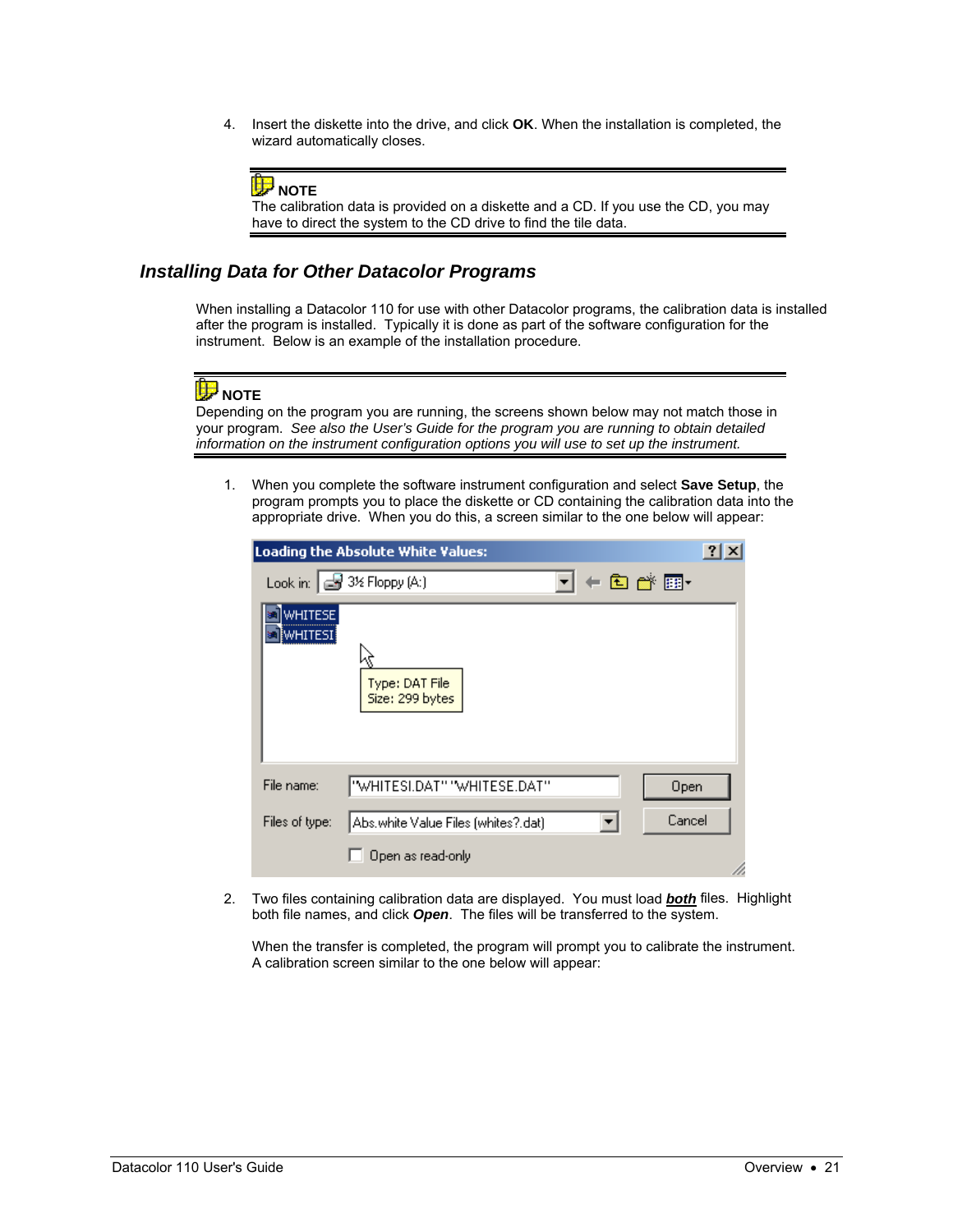<span id="page-25-0"></span>

| <b>Calibration conditions</b>                                          |                 |                                                                                                                                                                                   | $\vert x \vert$          |
|------------------------------------------------------------------------|-----------------|-----------------------------------------------------------------------------------------------------------------------------------------------------------------------------------|--------------------------|
| Specular-<br>$\odot$ Include<br>$C$ Exclude<br>$C$ Gloss<br>Aperture   | $+00a$<br>V9.14 | UV-Filter<br>◯ 100 % UV (Filter off)<br>$\bigcirc$ 0 % UV (Filter FL40)<br>C Filter FL42<br>C Filter FL46                                                                         | Calibrate<br>Cancel      |
| $\bullet$ Large<br>Medium<br>Small<br>Ultra Small<br>Extra Ultra Small |                 | 68.0<br><b>C</b> LIV Ganz-Griesser Calibration<br>C UV CIE Whiteness D65/10<br>C UV CIE Whiteness C/2<br>0.0<br>C Calibrator<br>% remaining part of UV<br>UV-Excl.filters options | Abs.white<br>Gloss table |
| $\nabla$ Auto-Zoom                                                     |                 | Transmittance                                                                                                                                                                     |                          |
| Calibration time interval (hours) :                                    |                 | 8                                                                                                                                                                                 |                          |
| Calibration condition:<br>Calibration time:                            |                 |                                                                                                                                                                                   |                          |

3. Click **Calibrate** to start the instrument calibration or **Cancel** to close the window.

## **D** NOTE

Instrument calibration can also be accessed through a separate menu option or function button in the program window. The User's Guide for the program you are running contains detailed instructions for accessing the calibration options.

### *Reflectance Calibration*

The instrument should be calibrated every 8 hours to compensate for changes in the environment. A black trap, white tile and green tile are provided with all instruments to complete the calibration:



The black trap and white tile are used each time the instrument is calibrated. The green tile is used to perform an optional diagnostic test.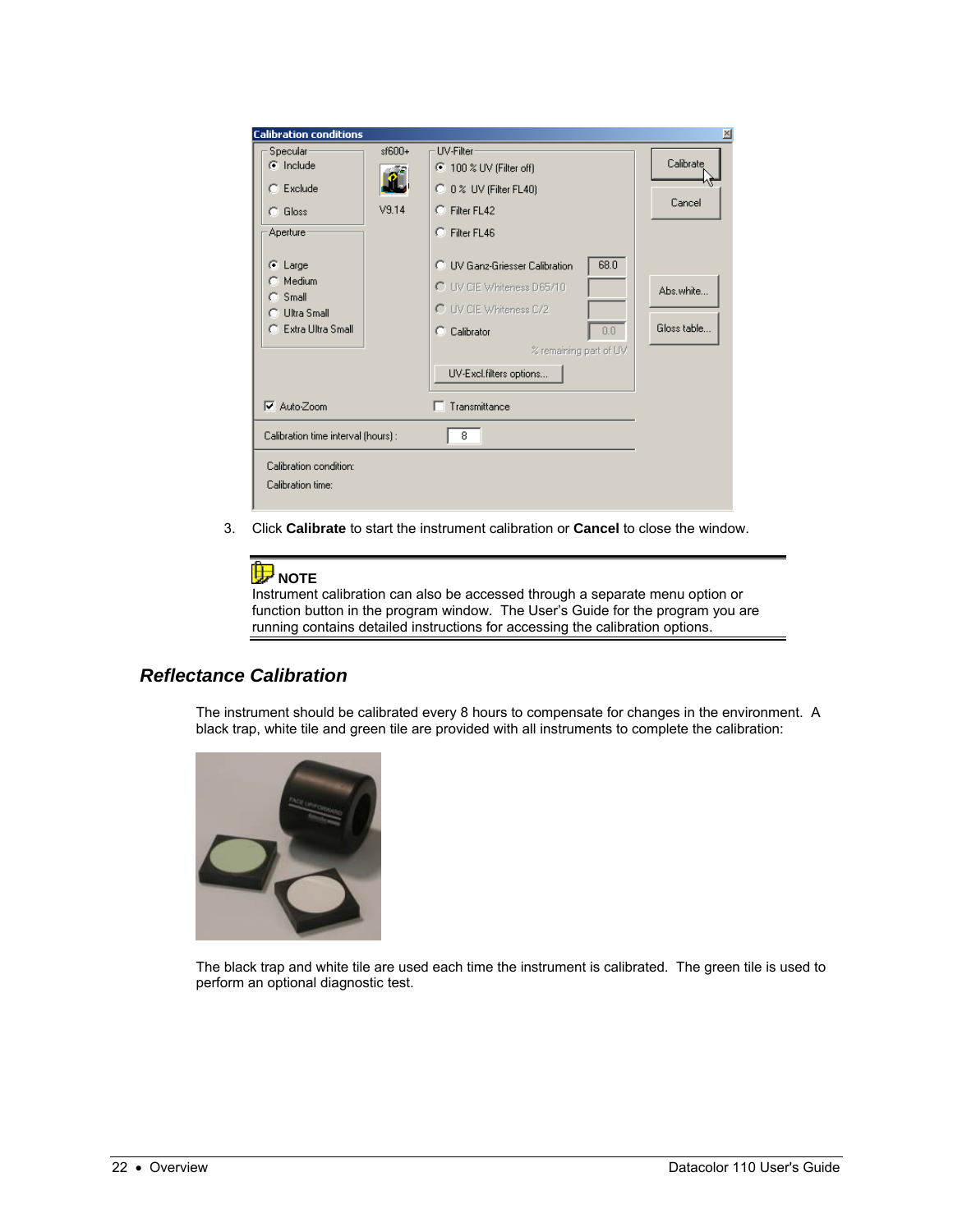#### <span id="page-26-0"></span>**Calibration Procedure**

The software prompts for calibration vary from one program to another. All of the procedures include two measurements:

- The black trap
- The white tile

Before you begin, verify that the aperture plate at the port matches the aperture selection in the program you are running.

- 1. Access the calibration procedure in the program you are running.
- 2. When you are prompted by the program, place the black trap at the instrument port and start the measurement.
- 3. When you are prompted by the program, place the white tile at the instrument port and start the measurement.
- 4. The program may prompt you for a diagnostic tile. If prompted, place the green tile at the instrument port and start the measurement.
- 5. After these measurements are completed, the program will display a message that the calibration is successful. You can now start measuring samples.

*The Datacolor Users Guide for the program you are running (e.g., Datacolor Tools, etc.) provides stepby-step instructions regarding the (instrument) software setup and calibration procedure.*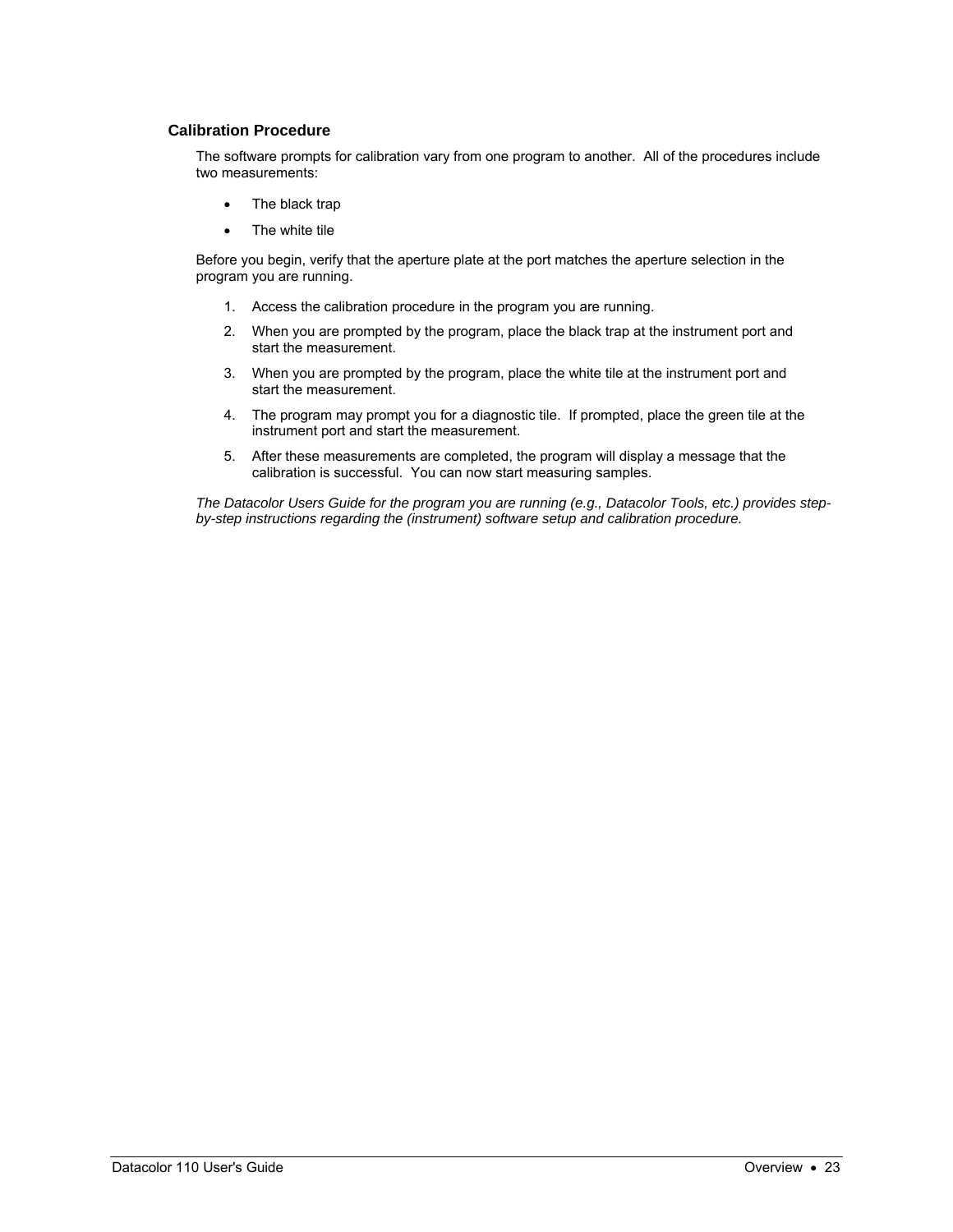*N O T E S*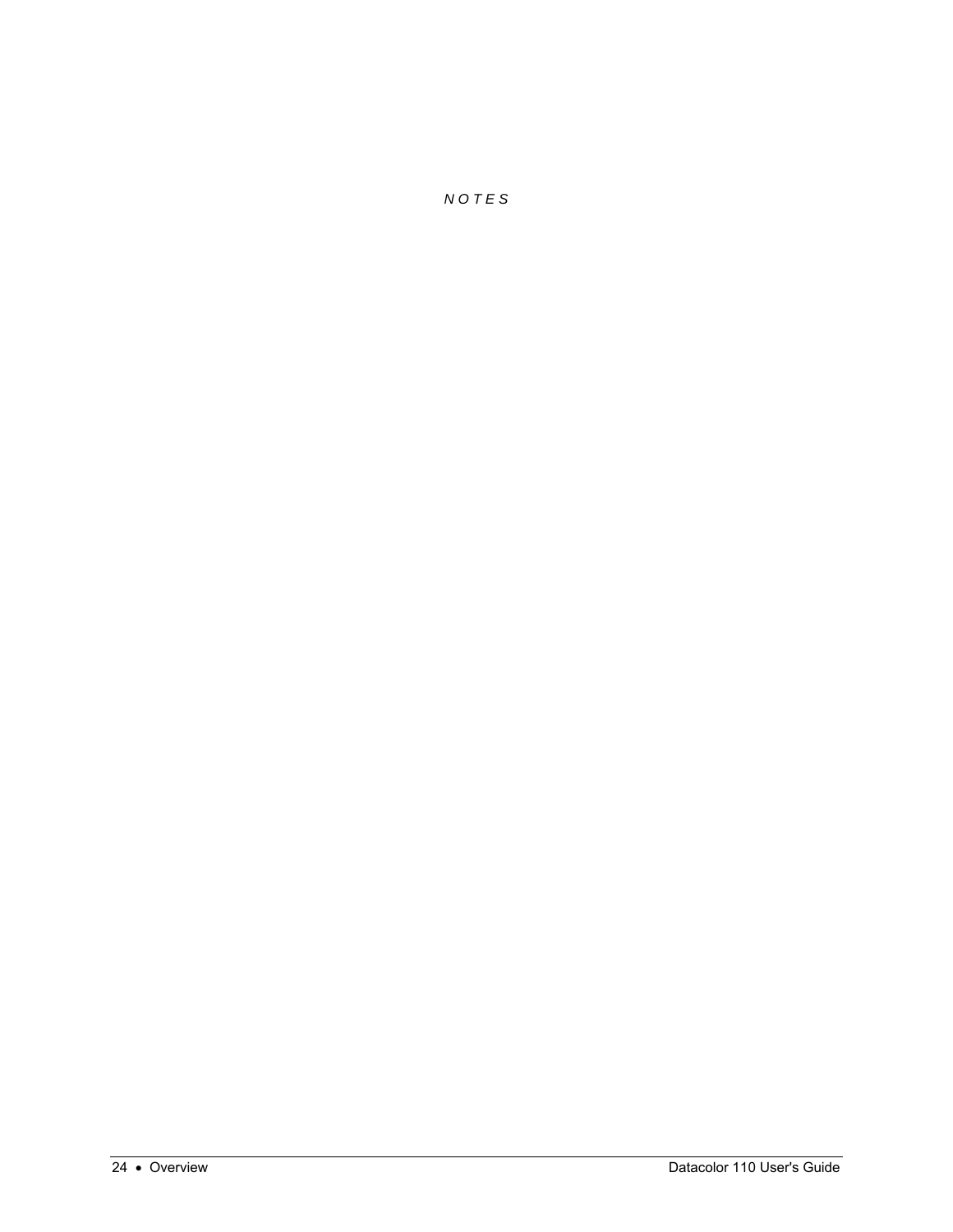## <span id="page-28-0"></span>**Sample Presentation/Measurement**

## **About Sample Presentation/Measurement**

You must pay close attention to the positioning of the sample to insure an accurate measurement. When positioned correctly, the sample rests between the sample holder and the front panel door. The sample must completely cover the aperture opening.

1. Grasp the sample holder and pull forward.



2. Position the sample at the port.

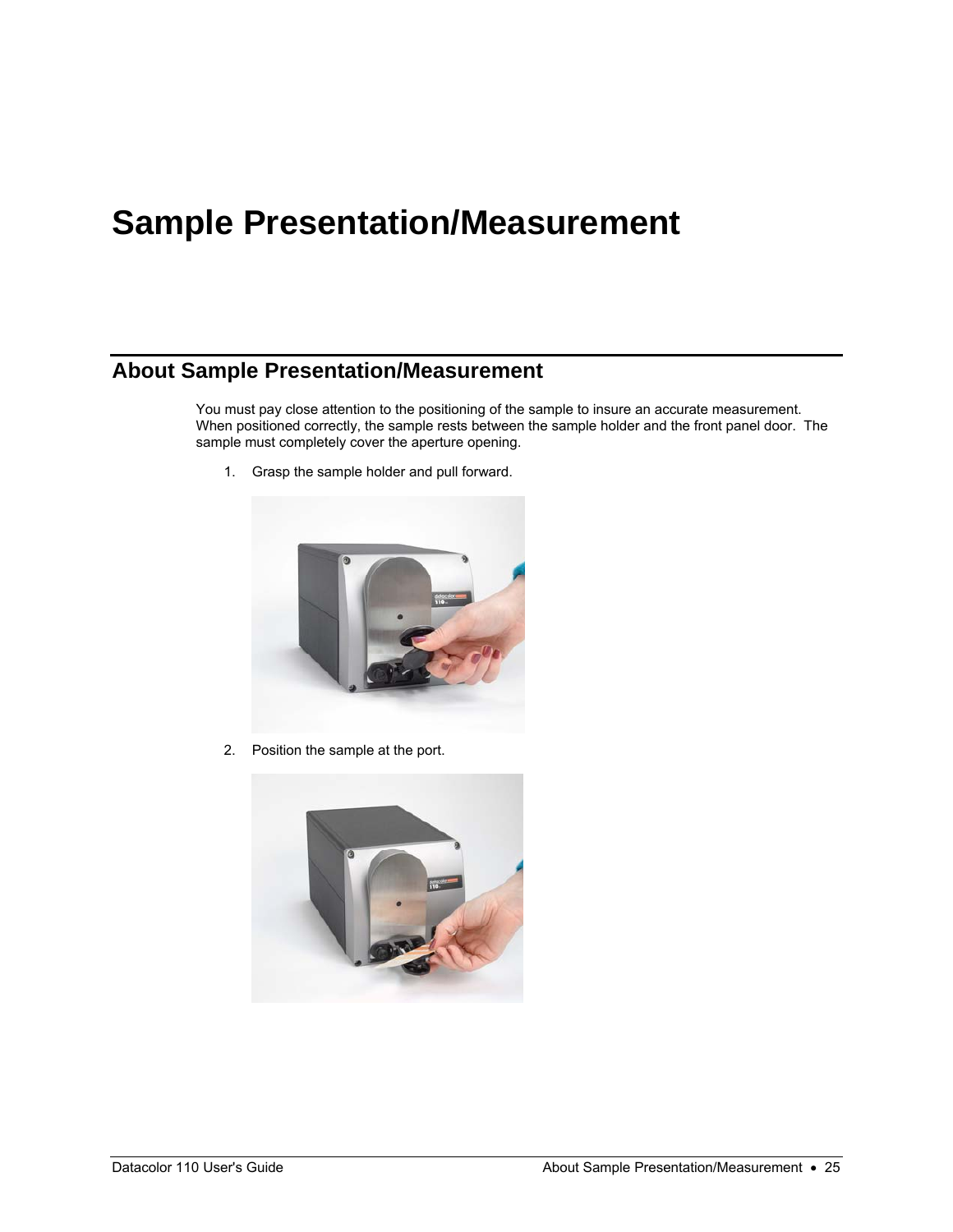<span id="page-29-0"></span>3. Return the sample holder to the upright position.



**WARNING** Do not allow sample arm to spring back.

### *Sample Viewing Port*

When measuring small samples, you may need to check that the sample is properly positioned at the port. To verify that the correct area of the sample is being measured:

1. Grasp the tab above the aperture plate.



2. Pull top of door down to its full horizontal position. The backside of this door reveals the area of the sample covering the port opening.

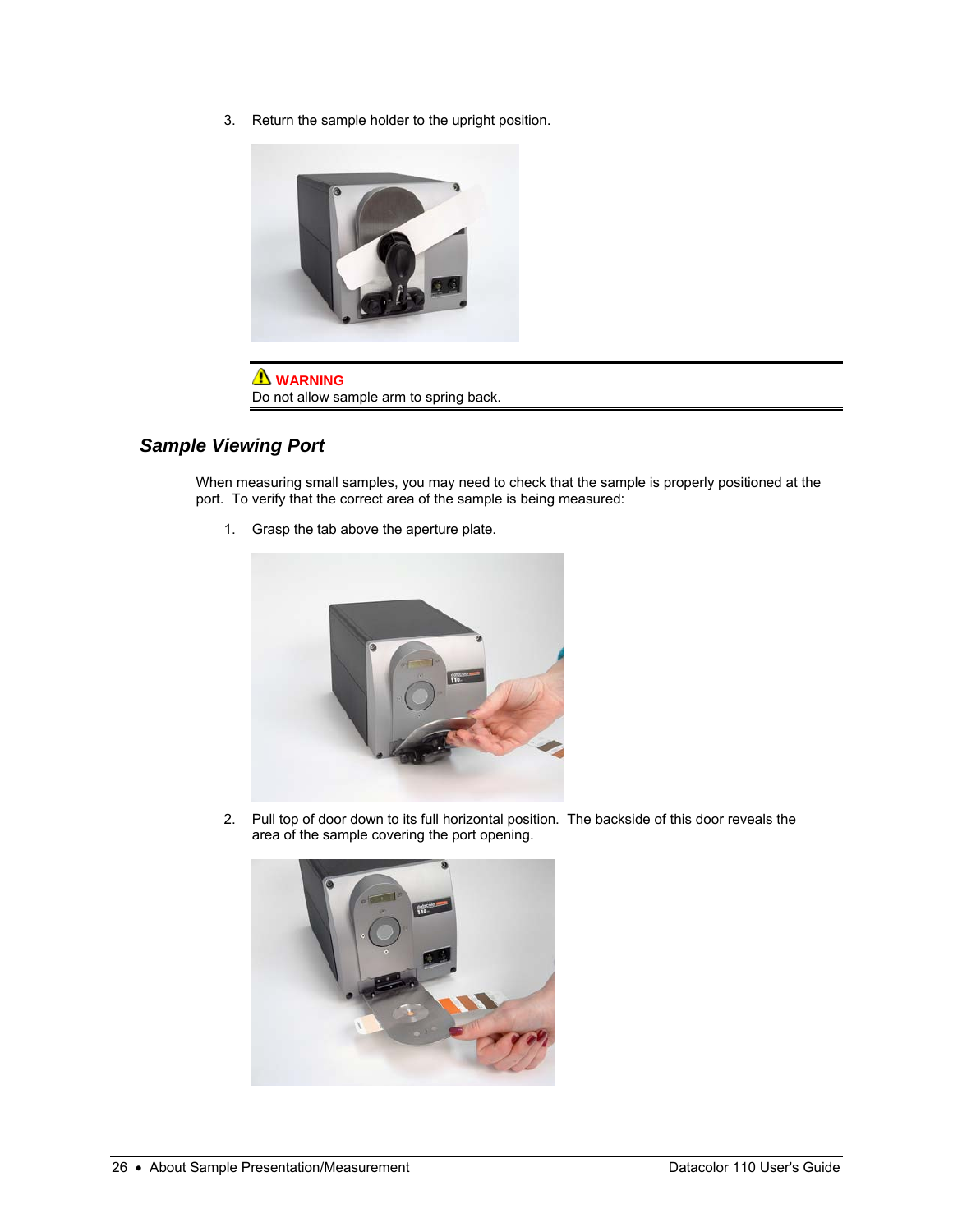- 3. If necessary, adjust the placement of the sample to target the portion of the sample to be measured. The sample must completely cover the port opening.
- 4. Push the door back to its normal position, and start the measurement.

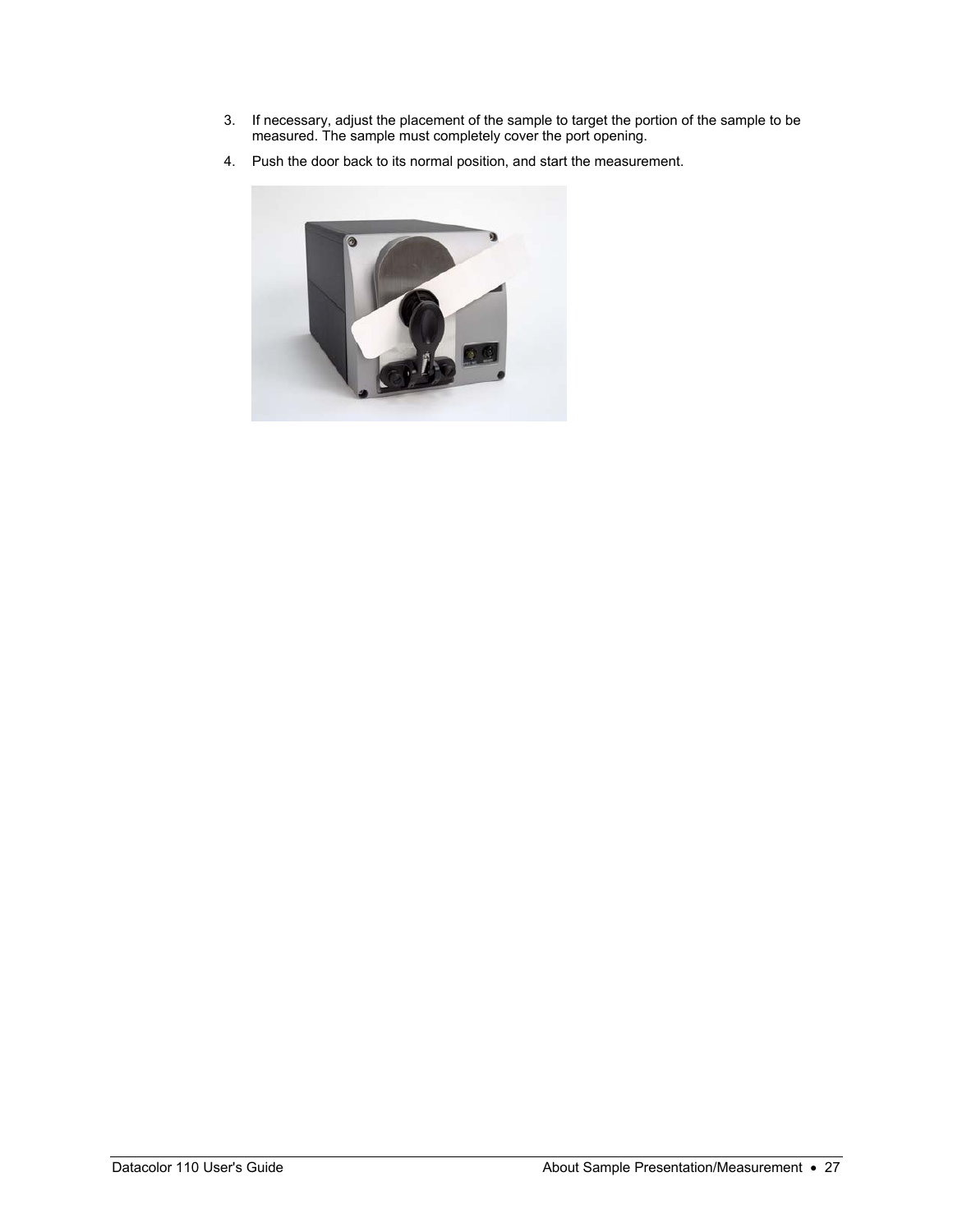*N O T E S*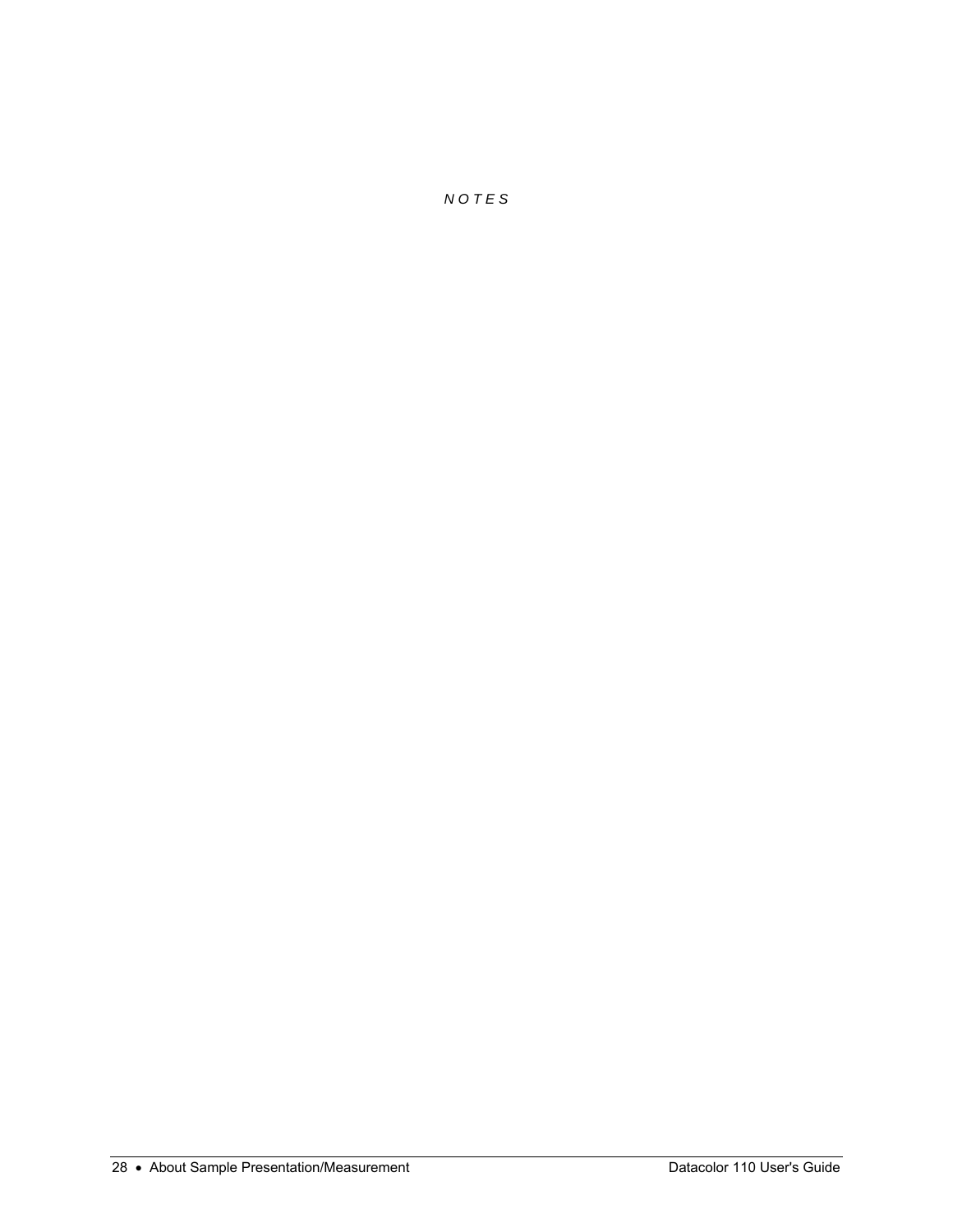## <span id="page-32-0"></span>**Maintenance**

## **About Instrument Maintenance**

The sections that follow provide detailed instructions for maintaining the instrument and calibration tiles. These instructions and tips will help to insure that the instrument continues to perform properly over its life.

#### **LAUTION**

There are no user-serviceable parts for this equipment.

## **Sphere Cleaning**

The sphere should be examined visually for the presence of dust, sample particles, fibers, and excessive yellowing due to environmental influences. *This inspection should be performed frequently, especially if you measure loose materials.*

If you discover loose materials in the sphere, they should be removed. An optional accessory, the *Minivac Portable Cleaning System (Datacolor Part No. 5400-0036),* is a useful tool for cleaning the sphere.

## **Tile Handling and Cleaning**

#### *Handling Tiles*

- Handle calibration tiles with **extreme care**. Do not drop them, or scratch the glazed surface.
- Always grasp the tile using its edges.

#### *Cleaning Tiles*

The calibration tiles should be cleaned before each use. Wipe each tile clean with a soft, lint-free cloth.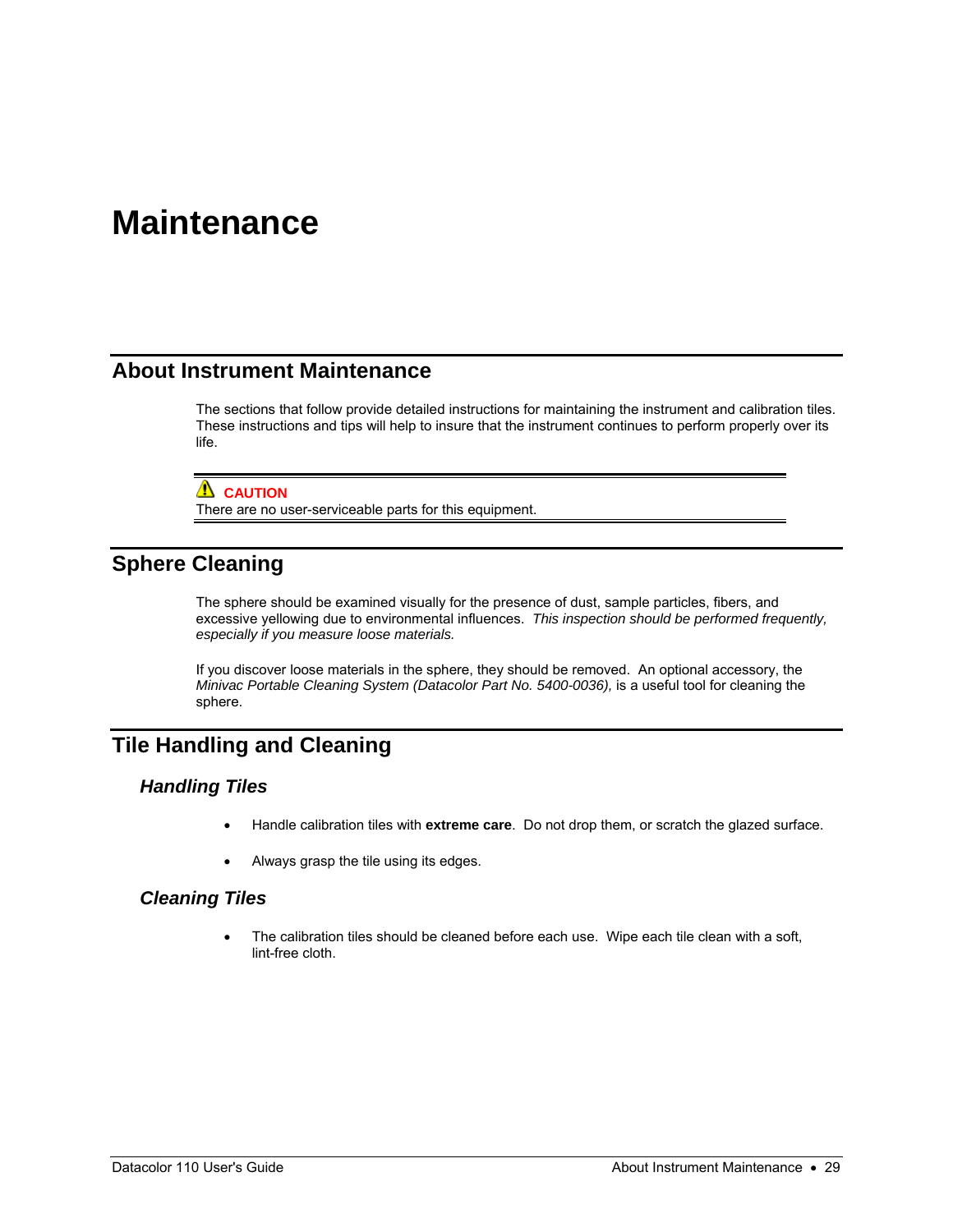<span id="page-33-0"></span>

• A detergent, free of optical brighteners, fluorescent materials or photoactive dyes should be used as needed to clear any oils, fingerprints, or other deposits. Liquid dish detergent is a suitable detergent. The detergent/water solution should be prepared as follows:

#### **1 part detergent: 250 parts water**

- Use a few drops of the detergent solution to moisten a soft, lint-free cloth, and gently wipe the tile surface. Rinse the detergent from the tile by wiping it with a cloth, moistened with clean water.
- **NEVER** use abrasive cleansers, razor blades, or other metal objects to remove dirt or foreign substances from the calibration tiles. This will damage the tile surface.
- **NEVER** immerse the tiles in water.
- Tiles that have scratches, chips, abrasions or cracks must be replaced. Signs of wear on the tile surface will affect the accuracy of the calibration.

#### *Storage*

- Large temperature variations will affect the accuracy of your calibration, requiring more frequent calibration. The calibration tiles should be stored in an environment that simulates the temperature of the samples to be measured.
- Prolonged exposure to sunlight or other sources of ultra-violet radiation will cause the color of the tiles to change. The tiles should always be stored in a protective case or container away from direct sunlight and environmental contaminants.

#### *Cleaning the Black Trap*

The black trap should be kept dust-free. Dust accumulating in the black trap should be blown out with compressed air.

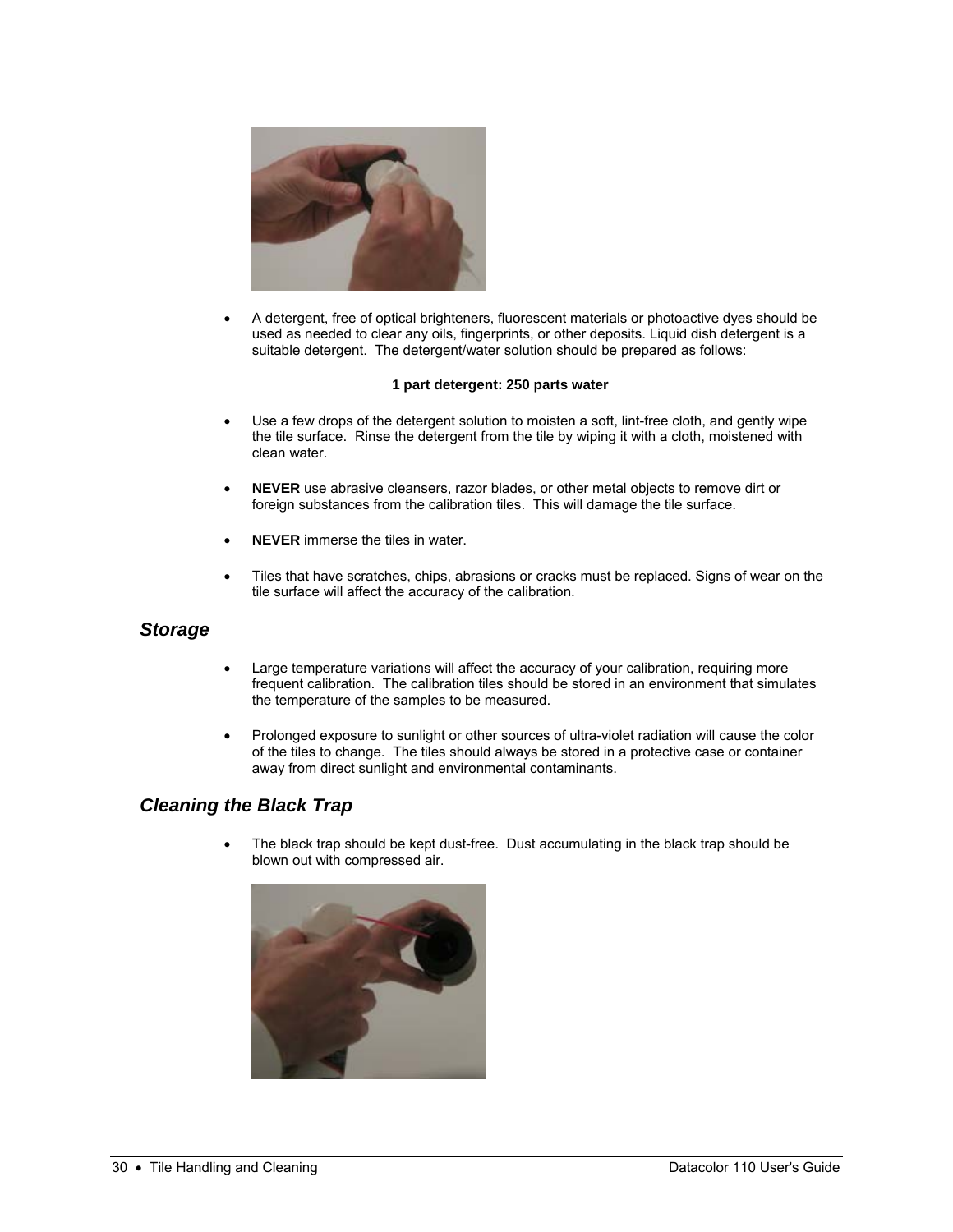## <span id="page-34-0"></span>**Appendix**

## **Optical Block Diagram**

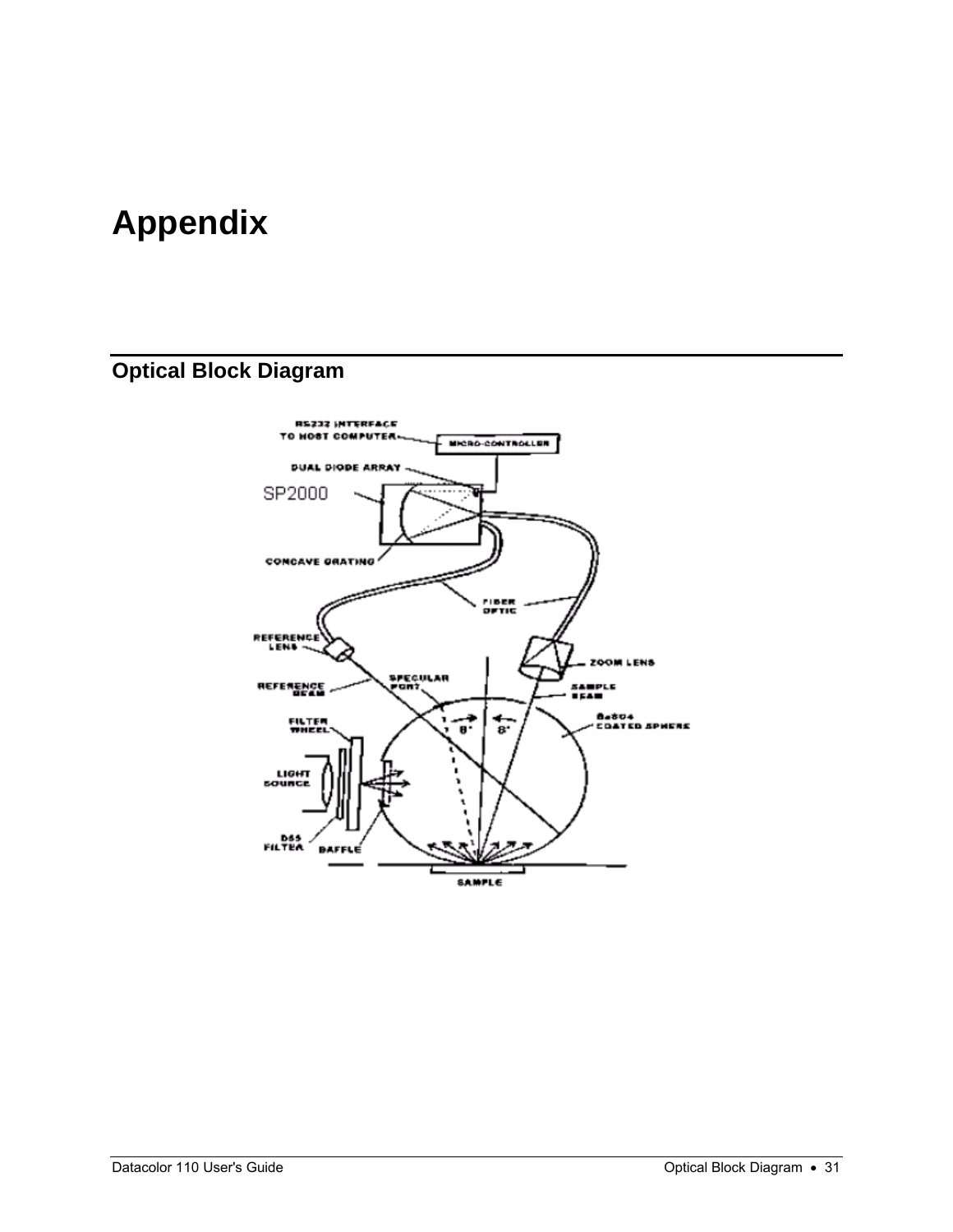## <span id="page-35-0"></span>**Instrument Specifications**

| <b>ITEM</b><br><b>DESCRIPTION</b>               |                                                                                                    |                                            |  |
|-------------------------------------------------|----------------------------------------------------------------------------------------------------|--------------------------------------------|--|
| <b>Instrument Type</b>                          | Dual beam integrating sphere with xenon flash lamp.                                                |                                            |  |
| <b>Measuring Geometry</b>                       | Diffuse illumination, 8° viewing in conformance with CIE<br>publication No. 15.2 Colorimetry.      |                                            |  |
| <b>Illumination Source</b>                      |                                                                                                    | Pulsed xenon, filtered to approximate D65. |  |
| <b>Spectral Analyzer</b>                        | Proprietary SP 2000 analyzer with dual 256-diode array and<br>high-resolution holographic grating. |                                            |  |
| <b>Wavelength Range</b>                         | $400 - 700$ nm                                                                                     |                                            |  |
| <b>Effective Bandwidth</b>                      | 10 <sub>nm</sub>                                                                                   |                                            |  |
| <b>Wavelength Resolution</b>                    | 2nm                                                                                                |                                            |  |
| <b>Photometric Range</b>                        | 0 to 200%                                                                                          |                                            |  |
| <b>Photometric Resolution</b>                   | 0.003%                                                                                             |                                            |  |
| <b>Aperture Configuration</b>                   | Large Area View. 22 mm<br>Small Area View. 9mm<br>Ultra-Small Area View. 6.5mm                     |                                            |  |
| <b>Power</b>                                    | 100 to 240 VAC, 47 to 63 Hz, 60 VA                                                                 |                                            |  |
| Performance-<br>Repeatability*                  | 0.05 CIELAB Max on white ceramic                                                                   |                                            |  |
| Performance-<br>Reproducibility*                | 0.2 CIELAB ΔE average of 12 BCRA tiles                                                             |                                            |  |
| <b>Absolute Operating</b><br><b>Environment</b> | 5° to 40° C, 20-85% RH, non-condensing                                                             |                                            |  |
| <b>Interface</b>                                | RS232 9600/19200 baud ~or~ USB v1.1 or higher                                                      |                                            |  |
| Warranty                                        | 1-year parts and labor. Extended warranty available.                                               |                                            |  |
| <b>Dimensions without Drawer</b>                | <b>English</b>                                                                                     | <b>Metric</b>                              |  |
| <b>Height</b>                                   | 6.5 inches                                                                                         | 16.51 cm                                   |  |
| Width                                           | 6.75 inches                                                                                        | 17.15 cm                                   |  |
| <b>Depth</b>                                    | 12.375 inches                                                                                      | 31.4 cm                                    |  |
| Weight                                          | 11 lbs.                                                                                            | 4.95 kg                                    |  |
| <b>Dimensions with Drawer</b>                   | <b>English</b>                                                                                     | <b>Metric</b>                              |  |
| <b>Height</b>                                   | 9.25 inches                                                                                        | 23.5 cm                                    |  |
| Width                                           | 6.75 inches                                                                                        | 17.15 cm                                   |  |
| <b>Depth</b>                                    | 12.375 inches                                                                                      | 31.4 cm                                    |  |
| Weight                                          | 14 lbs.                                                                                            | 6.3 kg                                     |  |

*Specifications are subject to change without notice.* 

*\* Specification based on following environmental conditions: 20°C; 50% RH; 2 sigma*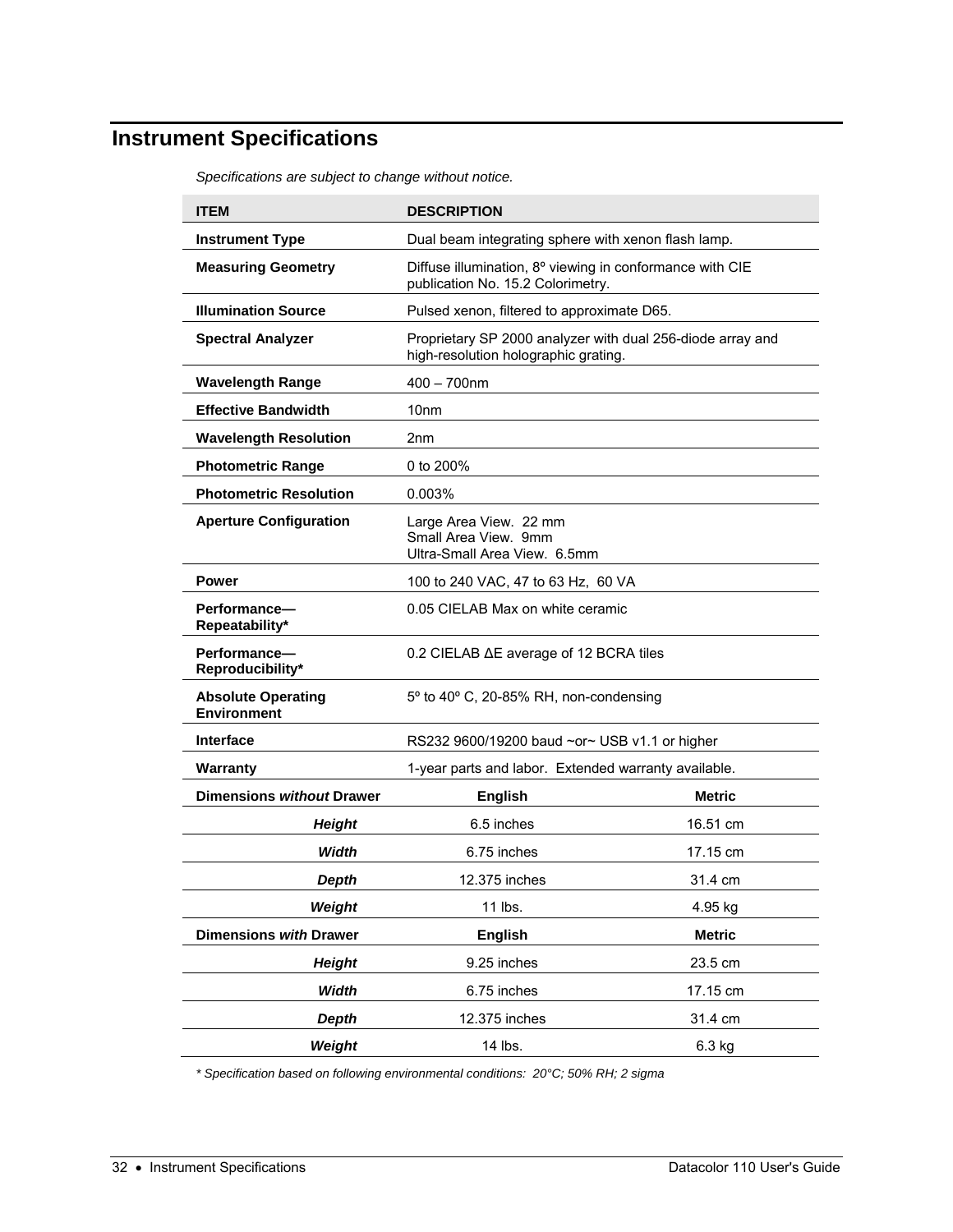## <span id="page-36-0"></span>**Miscellaneous Technical Information**

#### *RS-232C Connector Pin Assignments*

| Pin# | <b>Purpose</b> | <b>Direction</b> |
|------|----------------|------------------|
|      | Transmit data  | Out (to host)    |
|      | Receive data   | In (from host)   |
|      | Signal ground  |                  |

#### **A** WARNINGS

(1) *DO NOT WIRE* to pins other than 2, 3, and 7.

(2) For all unused inputs, the default is active high.

## **Compliance Statements**

#### *FCC Compliance Statement*

#### **WARNING**

Changes or modifications to this unit not expressly approved by the party responsible for compliance could void the user's authority to operate the equipment.

This equipment has been tested and found to comply with the limits for a Class A digital device, pursuant to Part 15 of the FCC Rules. These limits are designed to provide reasonable protection against harmful interference when the equipment is operated in a commercial environment. This equipment generates, uses and can radiate radio frequency energy and, if not installed and used in accordance with this User's manual, may cause harmful interference to radio communications.

Operation of this equipment in a residential area is likely to cause harmful interference in which case the user will be required to correct the interference at his/her expense.

This device complies with Part 15 of the FCC Rules. Operation is subject to the following conditions: (1) this device may not cause harmful interference, and (2) this device must accept any interference received, including interference that may cause undesired operation.

#### *Canadian Compliance Statement*

#### **English**

This digital apparatus does not exceed the Class A limits for radio noise emissions from digital apparatus set out in the Radio Interference Regulations of the Canadian Department of Communications.

#### **Francais**

El present appareil numerique n'emet pas de bruits radioelectriques depassant les limites applicables aux appareils numeriques de la class A prescrites dans le Reglement sur le brouillage radioelectrique edicte par le ministere des Communications du Canada.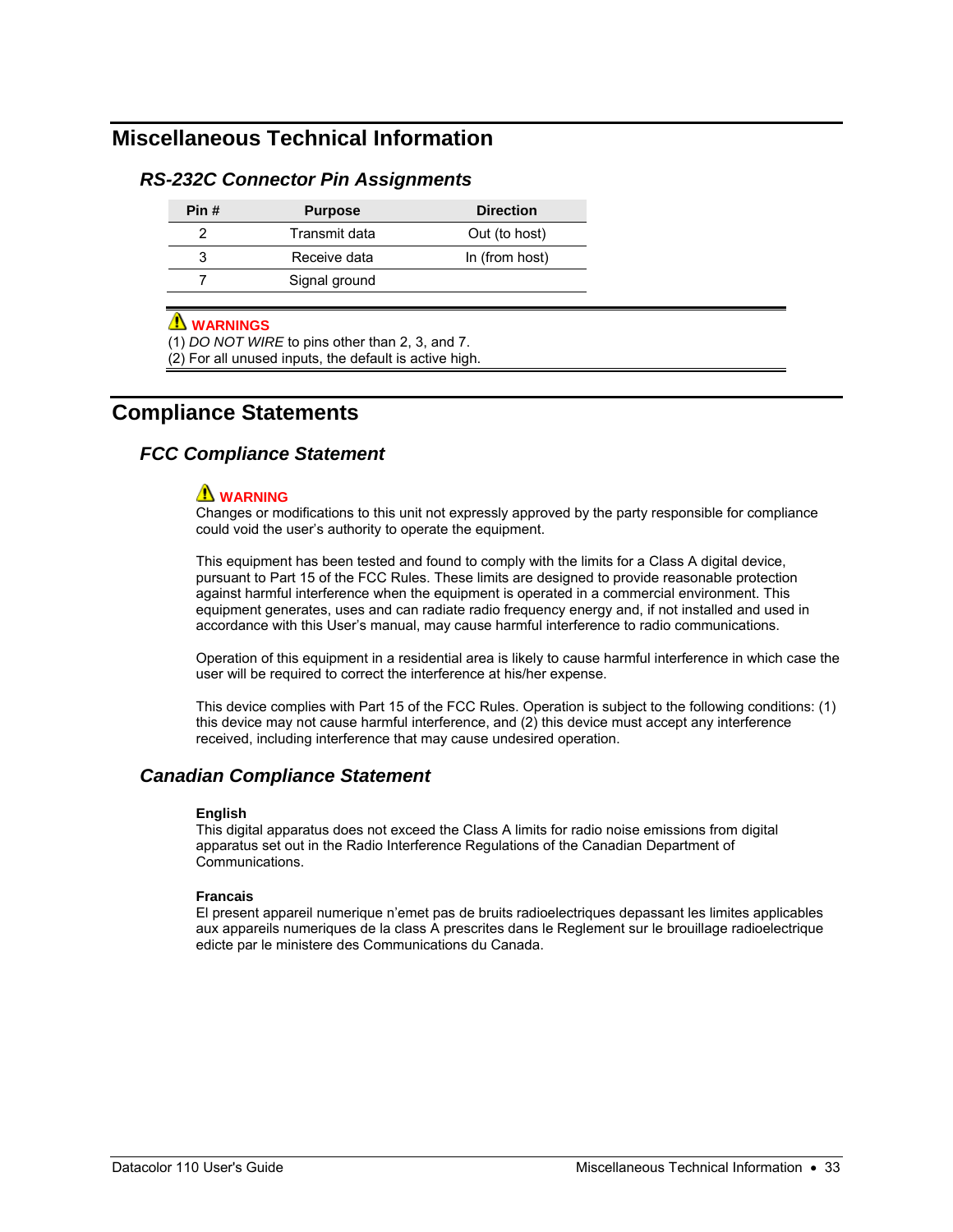*N O T E S*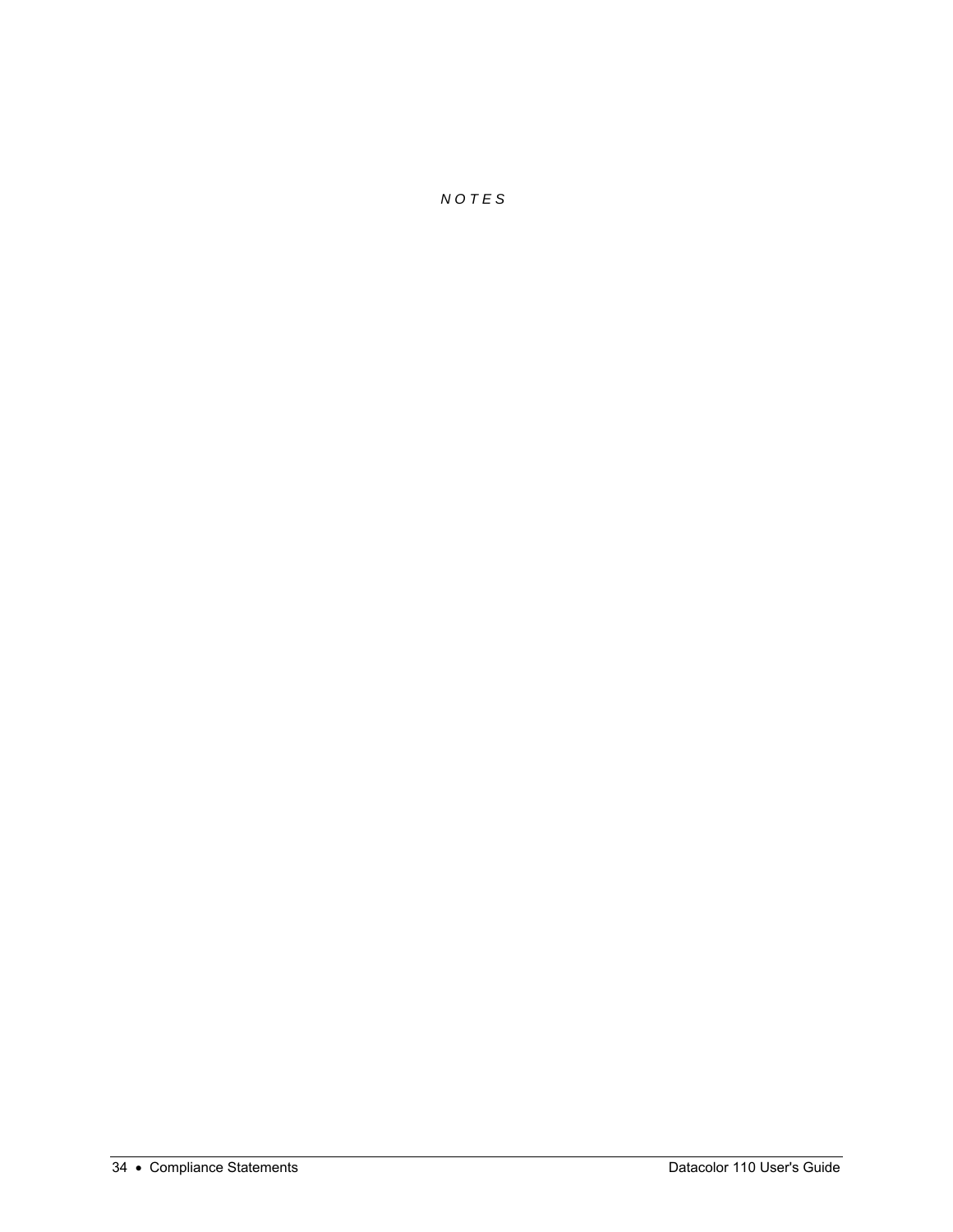## <span id="page-38-0"></span>**Index**

## **A**

Absolute Operating Environment, 1 Absolute Operating Environment, 32 Accessories, 2 Aperture *Configuration, 32*  Aperture Plates, 3 Automated *Specular, 2* 

### **B**

Black Trap, 2, 3, 23 *cleaning, 30* 

## **C**

Cables, 5 *installation, 5*  **Calibration** *reflectance, 22*  Calibration Tiles, 3 COM Port Assignment, 15 COM Port Number, 15 Communications Cable, 6 Compliance Statements, 33 Controls/Indicators, 17

## **D**

*Dimensions*, 32

## **E**

Effective Bandwidth, 2, 32 Electrical Requirements, 1 Environmental Requirements, 1

### **F**

Feature Summary, 2

Green Tile, 2, 3

## **I**

**G**

Illumination Source, 32 Instrument *specifications, 32*  Instrument Calibration, 19 InstrumentType, 32 Integrating sphere, 2 Interface, 32

#### **L**

Light source, 2 Light Source, 2

### **M**

Maintenance, 29 Measurement Geometry, 2, 32

## **O**

Optical Block Diagram, 31 Other Datacolor Programs, 21

## **P**

Paintmaker, 19 **Performance** *Repeatability, 32 Reproducibility, 32*  Photometric *range, 32 resolution, 32*  Power, 2, 32 Power Cable, 2, 5, 6 Powering Up, 18

### **R**

RS-232C Connector Pin, 33